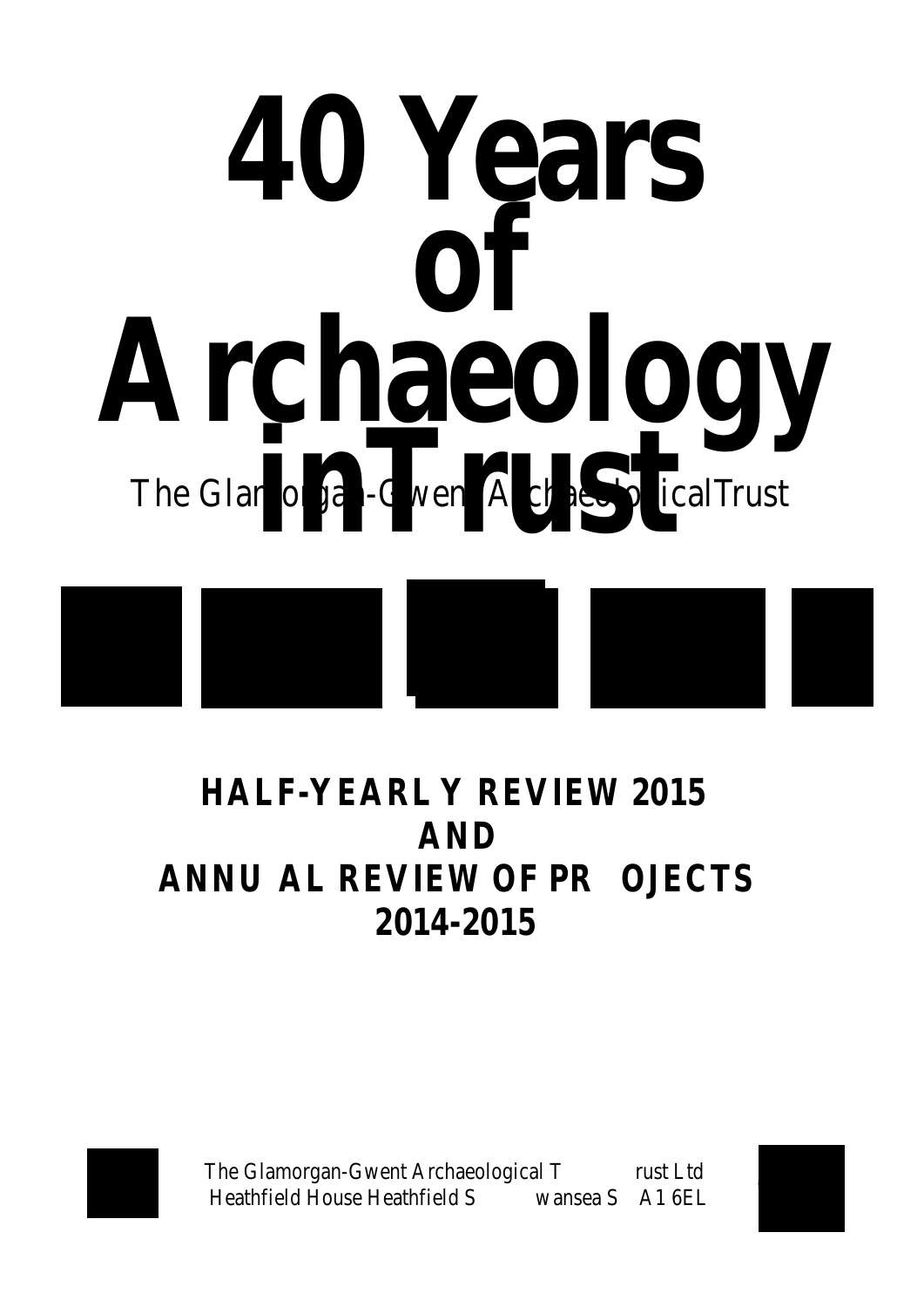# **Contents**

| GGAT 43 Regional Archaeological Planning Management and GGAT 92 Local              |     |
|------------------------------------------------------------------------------------|-----|
|                                                                                    |     |
|                                                                                    |     |
|                                                                                    |     |
| GGAT 118 Accessing Archaeological Planning Management Derived Data 14              |     |
|                                                                                    |     |
| GGAT 132 Southeast Wales Medieval and Early Post-medieval (c1100-1750) sites:      |     |
|                                                                                    |     |
| GGAT 133 Southeast Wales Medieval and Early Post-medieval (c1100-1750) sites: High |     |
|                                                                                    |     |
|                                                                                    |     |
| GGAT 118 Accessing Archaeological Planning Management Derived Data20               |     |
|                                                                                    |     |
| GGAT 138 Southeast Wales Medieval and Early Post-medieval Sites (c AD1100-         |     |
|                                                                                    |     |
|                                                                                    |     |
|                                                                                    |     |
| GGAT 141 Community Geophysical Survey at Hen Dre'r Mynydd, Blaenrhondda 26         |     |
|                                                                                    |     |
|                                                                                    |     |
|                                                                                    |     |
|                                                                                    |     |
| GGAT 118 Accessing Archaeological Planning Management Derived Data 27              |     |
| GGAT 136 Historic Environment Record Enhancement - Military Sites27                |     |
|                                                                                    |     |
| GGAT 138 Southeast Wales Medieval and Early Post-medieval Sites (c AD1100-         |     |
|                                                                                    |     |
|                                                                                    |     |
|                                                                                    |     |
| GGAT 141 Community Geophysical Survey at Hen Dre'r Mynydd, Blaenrhondda 29         |     |
|                                                                                    |     |
| Possible Projects for Contingency Funding and 2016 - 2017 Outline Project          |     |
| Proposals                                                                          | .30 |
| APPENDIX 1 - Welsh Archaeological Trust Grant Scheme 2014-2015: Schedule 2: The    |     |
|                                                                                    |     |
|                                                                                    |     |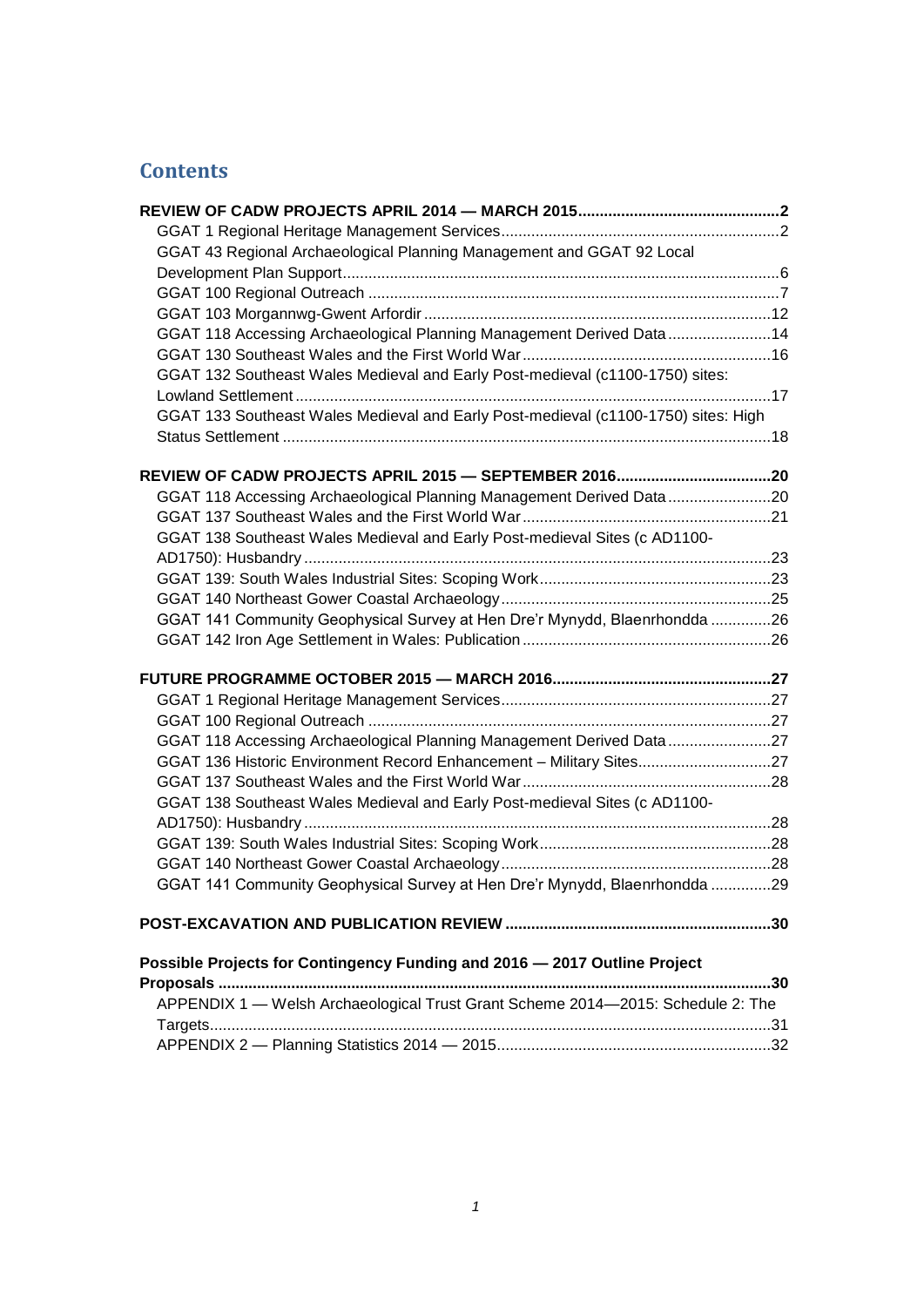# <span id="page-2-0"></span>**REVIEW OF CADW PROJECTS APRIL 2014 — MARCH 2015**

## <span id="page-2-1"></span>**GGAT 1 Regional Heritage Management Services**

The task list for this project is arranged under four main headings:

- □ Information and advice to national and local government
- $\Box$  Information and advice arising out of projects funded by Cadw
- Information and advice on other matters concerned with conservation and the environment
- □ Information and advice to members of the public and community groups

#### *A. Information and advice to national and local government*

The Trust continues to supply information, advice and support to Cadw on issues to do with the condition of the historic environment. In the year 2014-15, Trust staff investigated a number of claims of damage at scheduled sites and other historic environment features that had been reported to us by local contacts, and forwarded information to Cadw where appropriate. These included Paviland Cave, a landslip inside the SAM area of Pennard Castle and damage to Parc le Breos Chambered Tomb, Gower. Trust staff also carried out a watching brief under this project on works involving disturbances to the dunes near Second World War remains on Kenfig Burrows, and recorded part of the old bridge at Bridgend which had been revealed during building works, both for Bridgend County Borough Council.

Arrangements were made towards the end of the financial year for the four Welsh Trusts to provide advice to Natural Resources Wales on applications for marine consents above the lowwater mark.

Under the auspices of this project, we responded to Welsh Government consultations on proposals for the Welsh National Marine Plan, Designated Landscapes, and attended a stakeholder meeting to discuss a new Strategic Action Plan for Places of Worship. For local government, we commented on diversion of Rights of Way for the Brecon Beacons National Park, and the Gower AONB Management Plan. Trust staff continued to represent historic environment interests on a variety of local authority-led committees that meet on a regular basis, such as the Gower AONB Partnership Steering Group (Swansea), Caldicot Castle and Park management advisory group (Monmouthshire), Bridgend History and Heritage Forum, Merthyr Tydfil Heritage Forum and Swansea Built Heritage Forum. The annual Regional Heritage Forum was held in at Merthyr Tydfil in November, and included a presentation on the Historic Environment Bill by Rick Turner. Local Authority representation on the forum has been gradually shifting from development control officers to conservation officers, and as the latter already have a system of regular meetings which the Trust also attends, it has been decided that our annual forum will in future be discontinued to avoid duplication.

#### *B. Information and advice arising out of projects funded by Cadw*

The Trust has a regular commitment to work arising out of the pan-Wales projects on Historic Churches and Early Medieval Ecclesiastical sites, and the Caerleon Environs project. Staff provided the secretariat for the Caerleon Research Committee. Staff also continued to sit on the Swansea and Brecon DAC as Diocesan Archaeological advisor. This involves meetings, consultations, and site visits to assess the impact of proposed changes and to provide advice to the incumbent and parishioners; as well as the pre-Victorian churches surveyed as part of the pan-Wales Historic Churches project in the 1990s, we are also called upon to assess impacts on Victorian foundations. We also attended a face-to-face meeting and a phone conference for the Medieval Welsh Sculpture Panel, the successor to the National Committee for Recording and Protection of Early Medieval Inscribed Stones and Stone Sculpture, which now also takes in any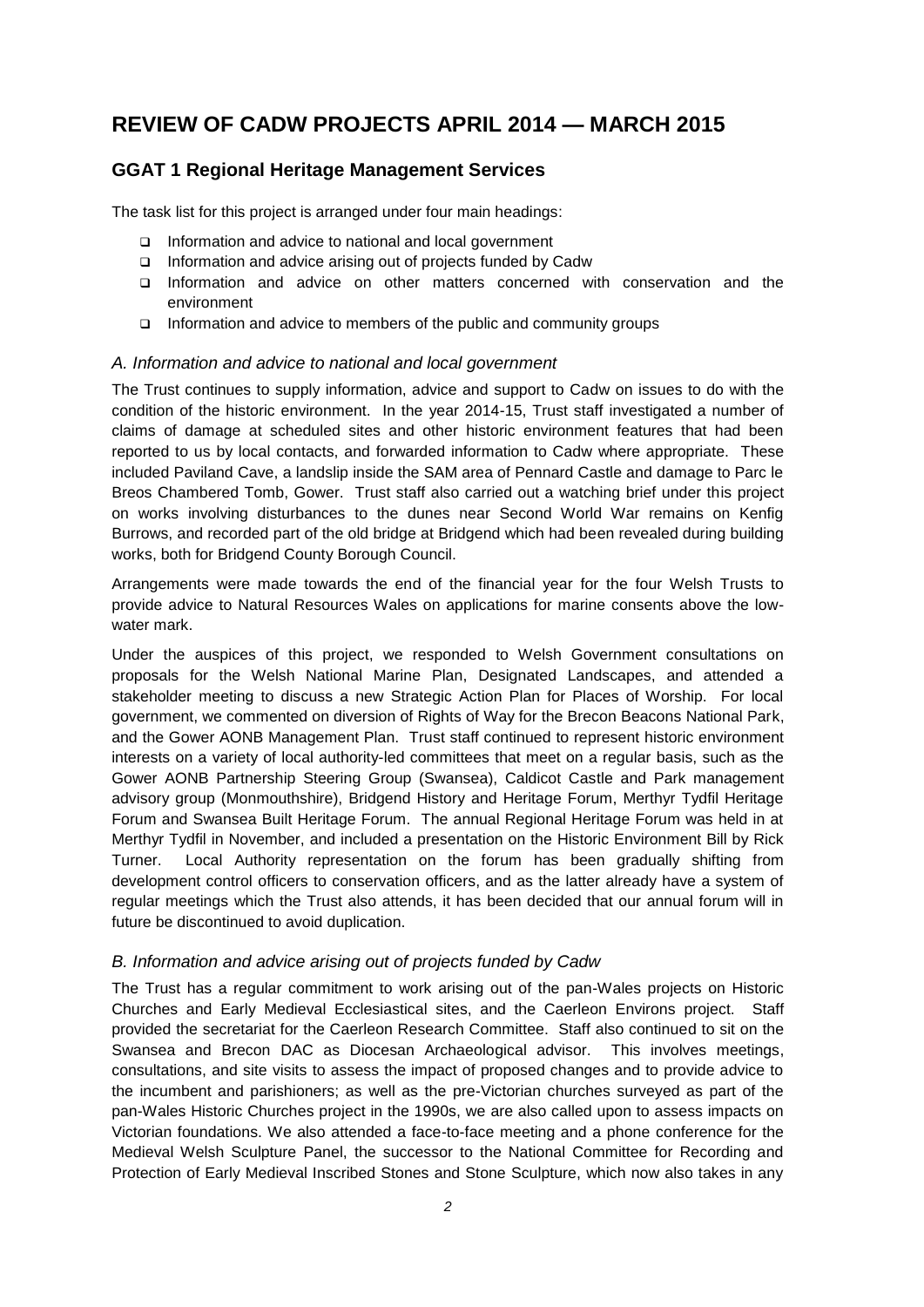follow-up work from the Glamorgan Medieval Ecclesiastical Sculpture project. During the course of the year, we worked with the Secretary of the DAC for Llandaff to identify Early Medieval inscribed and sculptured stones in the churches of that diocese that are or might be at risk. As a result of this initiative, the diocese commissioned an expert stone conservator to visit and report on these stones as the first step in a project to conserve them and present them to the public.

The Historic Landscapes Survey Project continues to be a major source of public enquiries to the Trust, and we have also answered queries relating to the Roman Roads and Vici project, the Early Medieval Ecclesiastical Sites, Arfordir, and many more projects funded in the past by Cadw.



*Pl 1 Cwm-y-Pandy Mill Llangeinor*

### *C. Information and advice on other matters concerned with conservation and the environment*

During the course of the year, the Trust provided information and advice on the historic environment to other government departments and agencies, and other individuals and bodies. Casework for the Glastir agri-environmental scheme is covered by a Memorandum of Understanding with the Rural Payments Division of the Welsh Government, but management, development, and review of the scheme is supported by Cadw under this project. The Trust has been active in this area, attending the regular liaison meetings set up between the Glastir team, Cadw and the Welsh Archaeological Trusts, and also dealing with a range of issues via email. Outside Glastir, we continue to respond to queries about the impact specific forestry operations and woodland schemes will have on the historic environment, and to provide appropriate advice. Consultations were undertaken with NRW regarding archaeological sites within forestry requiring heritage management advice. These included consultations regarding a proposed new cycle trail through Gethin woodland near Aberdare and a proposed new roadway close to Abersychan Railway (SAM GM597) and quarry.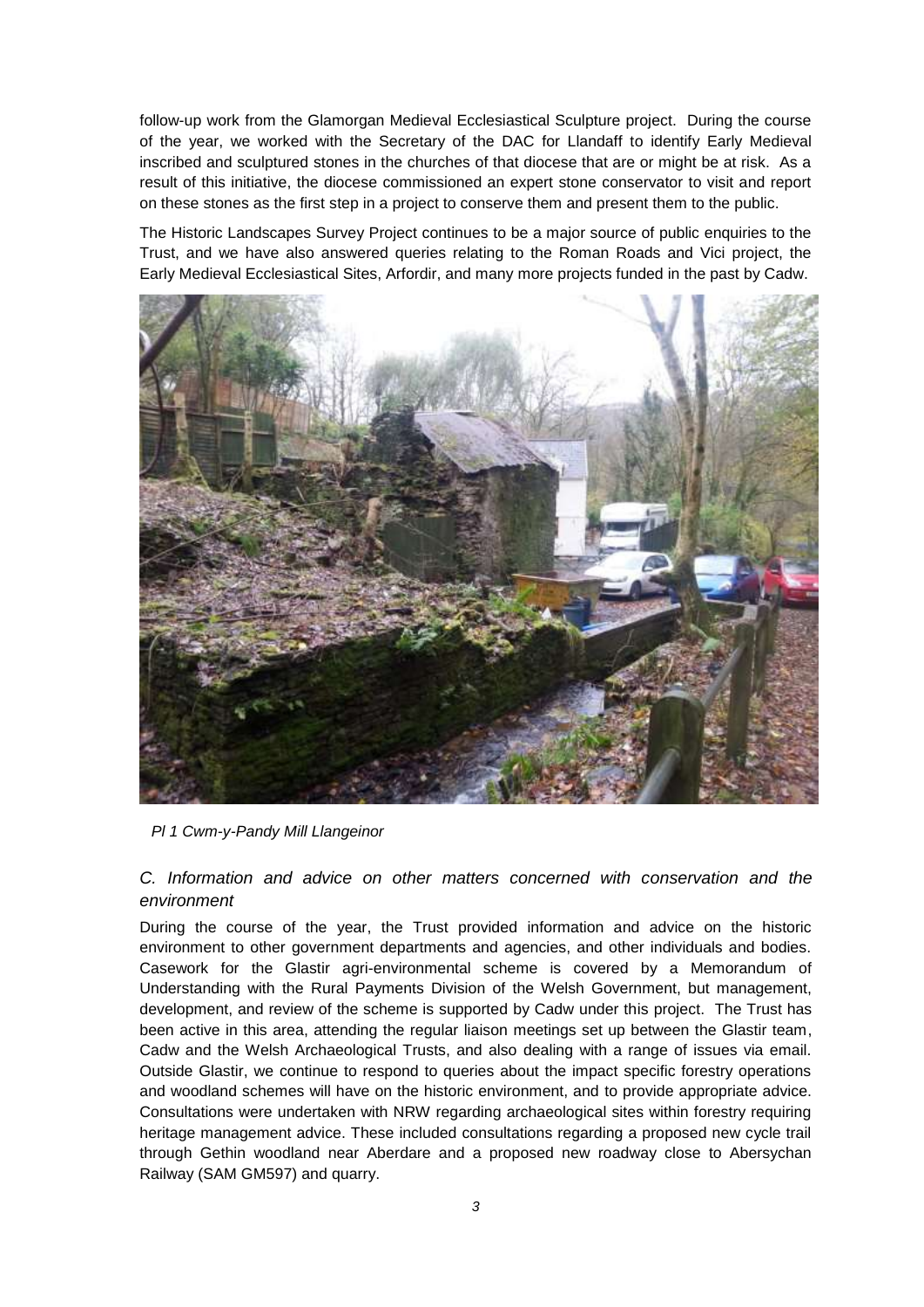During the course of the year, the Gower Landscape HLF partnership committee and steering group meetings proved fruitful sources of networking for managing the historic landscape on Gower, where we were able to offer advice both informally and in a more structured way. We were in contact with the Welsh Government Environmental Impact Assessment team and Swansea City council in respect of a possible breach of EIA Regulations reported to us by a member of the public, and provided information and advice to Advice to MOD about future conservation work at the Caerwent Training Area, and have responded on site-specific matters pertaining to the CROW Act, and other queries from local authority Rights of Way Officers in Monmouthshire and Swansea among others. We also provided a brief to the Gwent Wildlife Trust for an archaeological watching brief on reen casting works on the Gwent Levels

In the marine environment, the Trust continues its involvement with the Severn Estuary Partnership, attending and Severn Estuary Joint Advisory Committee meetings and annual forum, and provides input into the Shoreline Management Plan Review through the Severn Estuary Coastal Group and the Swansea/Carmarthen Bay Coastal Engineering Group.

#### *D. Information and advice to members of the public and community groups*

The provision of HER information to members of the public continues to form a significant part of the heritage management workload.

The Heritage Management and HER teams provided individuals and communities in the region with archaeological information and advice in pursuit of their projects and interests. During the year 232 external enquiries were made as compared with 212 for the previous year. The rise in the overall number of consultations came from the commercial sector.

| Year      | Total consultations      | Commercial | Public | Total visits to |  |
|-----------|--------------------------|------------|--------|-----------------|--|
|           | addressed to Trust staff |            |        | Trust           |  |
| 2014-2015 | 232 external 62 internal | 74         | 123    |                 |  |

*Table 1 Historic Environment Record Enquiries 2010-2015 (These exclude consultations for the Countryside Council for Wales, the Forestry Industry, and Public Utilities).*

Figures for *Archwilio*, also show an increase in visits to the website: statistics for the period April 2014 to March 2015 indicate that there were 14,101 visits to the home page [\(www.archwilio.org.uk\)](http://www.archwilio.org.uk/). The number of unique visitors was 6,640, down from the 7,474 last year, but confirming repeated user visits.

| Year      | <i>Visits to</i><br>homepage<br>www.archwilio.<br>org.uk | Unique visitors to<br>homepage<br>www.archwilio.org<br><u>.uk</u> | Total visits<br>to GGAT<br>homepage | Unique<br>visits to<br>GGAT<br>homepage | % of<br>Archwilio<br>users visiting<br>GGAT's area |
|-----------|----------------------------------------------------------|-------------------------------------------------------------------|-------------------------------------|-----------------------------------------|----------------------------------------------------|
| 2014-2015 | 14,101                                                   | 6.640                                                             | 5.341                               | 2.186                                   | 33%                                                |

*Table 2 Statistics for the Archwilio HER Public Access Website 2011-2015*

#### *Non-HER Enquiries*

Non-HER enquiries cover a wide range of topics, including requests for information on previous projects and requests for management advice. There are also notifications of new sites by the public as a result of observations they have made on the ground or from Google Earth and LiDAR. These have mainly been dealt with by the Heritage Management team.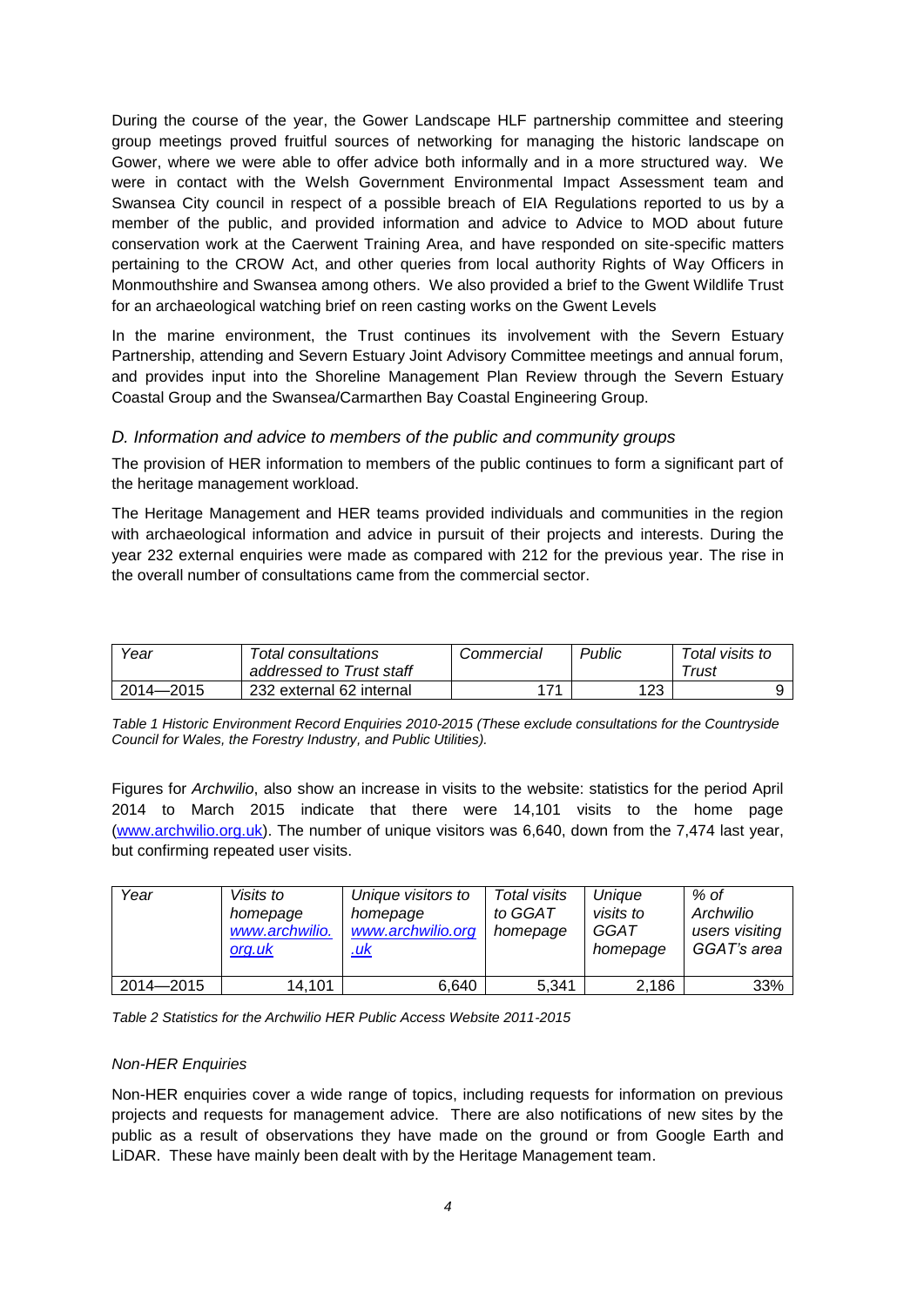As a by-product of contact with farmers in, or thinking of entering, the Glastir scheme, a number of landowners asked for, and were provided with, additional management advice and site visits that could not be funded through Glastir. Trust staff visited a number of sites in response to requests from members of the public. These included Llanfair Discoed to check on reports of a possible prehistoric funerary and ritual site, which turned out to be the remains of a stone-faced post-medieval hedge bank, Margam Park at the request of the Friends to advise on a medieval cross base and post-medieval water features, At Cwm Nash, where human remains continue to erode out of the cliff face, we were requested to make another visit, and also investigated reports of similar finds at Ogmore by Sea where we recorded more human remains. Other visits were made to Cwn-y-Pandy mill site at Llangeinor, the Old Brewery, Reynoldston and Ballas Cottage, Stormy Down to examine and provide conservation advice on post-medieval structures, and to examine Second World War remains at Barry Docks (embarkation hards) and Pant, Merthyr Tydfil (an inscription on a natural outcrop; we also examined a nearby stop line reported from RCAHMW's air photography programme).

<span id="page-5-0"></span>

*Pl 2 Stop Line Pant Station Merthyr Tydfil*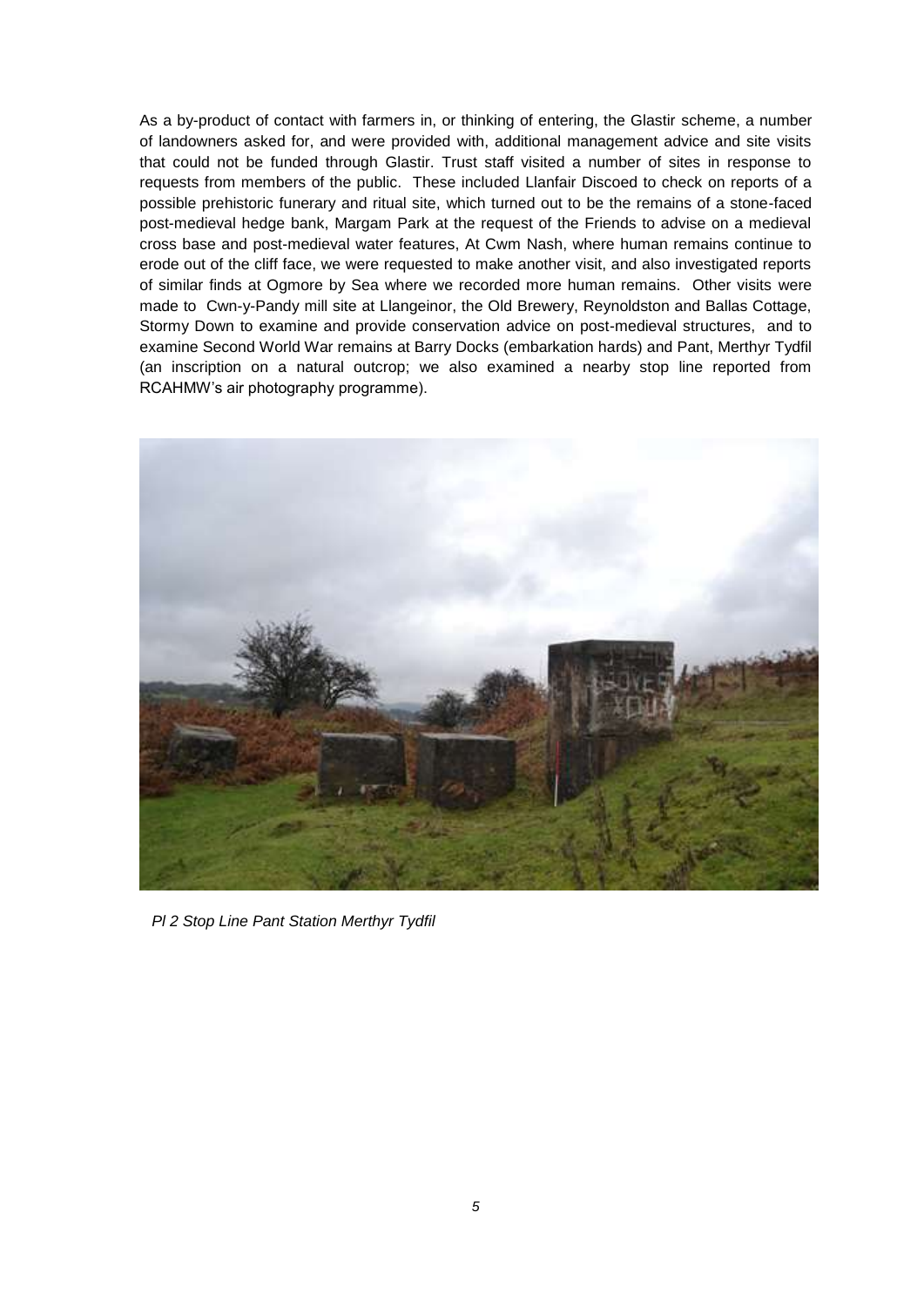# **GGAT 43 Regional Archaeological Planning Management and GGAT 92 Local Development Plan Support**

#### *Planning Statistics 2013—2014 (see Appendix 2)*

The archaeological planning management services provided on behalf of Cadw require the Trust to initially assess all planning applications in our geographic area and to notify the planning authorities of archaeological constraints to proposals, giving information and specific recommendations on the best course of action required to protect archaeological interests whilst enabling permitted development. Thereafter, and with the combined resources provided by all twelve regional authorities, the team has provided further support, such as the provision of archaeological briefs for pre-determination assessments, approving detailed specifications submitted by developers and monitoring the work from inception and fieldwork to the production of the final report.

The 2014-2015 statistics of the responses to planning applications made by the team, which range from recommending desk-based assessments and intrusive field evaluations in the predetermination period of planning applications through to the attachment of appropriate archaeological conditions on planning consents, are attached as an appendix.

In 2014-2015 there was an increase of 9.38% in the number of applications registered by the Local Planning Authorities (LPAs) in Southeast Wales: from 13,324 up to 14,574. The year has shown a small rise in the number of applications where detailed advice for archaeological work was provided, 489 as opposed to 480. This detailed advice included 5 when we objected to the proposed development on the grounds that they would have an unacceptable impact on the archaeological resource, the same as last year, and a decrease from 118 to 66 applications where we advised the LPA that additional information on the impact of the proposed development on the archaeological resource would need to be provided by the applicant prior to the determination of the planning application. The number of applications where we recommended that conditions requiring archaeological work to be undertaken should be attached to the planning consent increased by 61, 362 up to 423. These conditions can be divided into three types, those requiring programmes of archaeological investigation (such as excavations, intensive watching briefs) of which there were 201 (124 in the previous year); those requiring an archaeological watching brief to be conducted during the development 137 (153); and those requiring buildings and structures to be recorded 85 (92). The section has also been involved in 21 planning appeals providing information and written advice to the Planning Inspectorate of the Welsh Assembly Government.

#### *Screening and Scoping Environmental Impact Assessments*

The Town and Country Planning (Environmental Impact Assessment) (England And Wales) Regulations 1999 requires developers to consult LPAs as to the need or not for an Environmental Impact Assessment (EIA) to be submitted with a planning application for large developments (screening). If it is determined that an EIA is required, they can request that the issues required to be covered by the EIA are outlined by the LPA and a methodology for the study is agreed (scoping).

The number of large-scale developments being proposed in Southeast Wales, especially in regard to renewable energy generation, including wind turbines and large scale photovoltaic arrays (where there may have been a peak due to tariffs being withdrawn) has dropped slightly in 2014-15 and we commented on 65 screening requests (last year 77) and 21 scoping consultations (last year 23) during the year.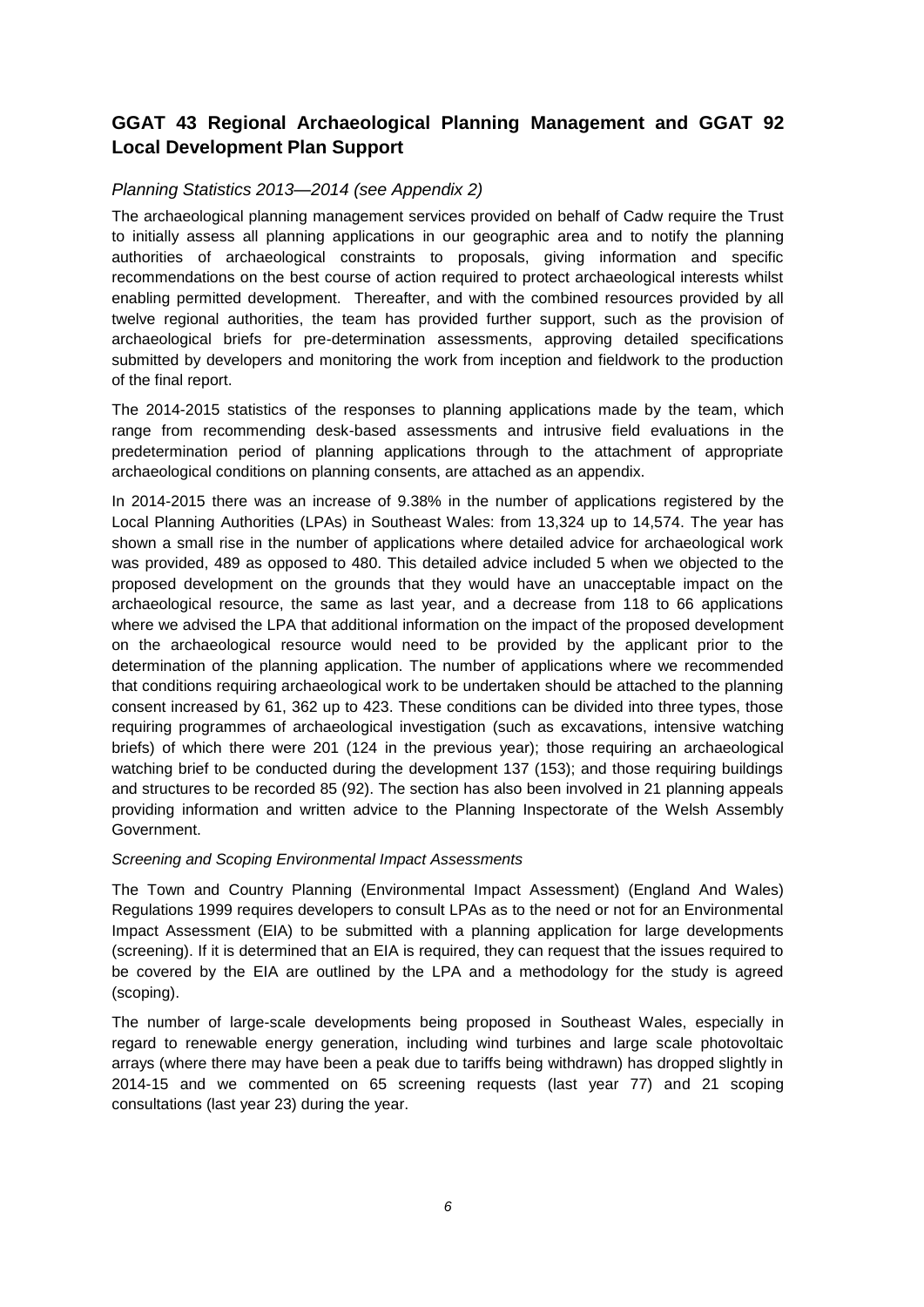#### *Major development impacts*

A number of large-scale and complex development projects continue to be initiated in Southeast Wales and the Trust continues to commit considerable time and effort in ensuring that the historic environment is carefully considered during the planning process and that mitigation measures including preservation in situ and excavation are included in these developments. This year these developments have included in particular progress with Nationally Significant Infrastructure Projects (NSIPs) including the Tidal Lagoons proposed for Swansea, Cardiff and Newport; also Power Generation Facilities in Port Talbot.

### *Utilities*

The Trust has continued to provide advice to the utility companies on the impact of their works on the archaeological resource; we were consulted on 184 proposals 2014-2015 (229 in 2013-2014). Following our advice, archaeological monitoring of some of these developments has led to a number of historic environment interests being recorded. The decrease may be a result in modernisation programmes being completed, but we are aware of a number of telecoms projects where we have not been consulted and which would have required archaeological mitigation.

### *Local Development Plans*

During the year, Newport's Local Development Plans was adopted, and the Vale of Glamorgan's submitted to Welsh Government. The Trust has provided input to the development of these plans, this year no meetings were attended, although advice was provided on the impact of development on the archaeological resource in regard to land proposed for allocation in the plans. Alternative Revised Candidate Sites for Caerphilly and Swansea were commented on, and consultations on Matters Arising Changes / Focussed Changes Schedules for Cardiff, Newport, Neath Port Talbot and Vale of Glamorgan were responded to. In Southeast Wales, nine Local Development Plans have now been adopted and work has continued on the development of the other four, with Vale of Glamorgan, Swansea, Cardiff and Neath Port Talbot still in process.

## <span id="page-7-0"></span>**GGAT 100 Regional Outreach**

The object for which the Glamorgan-Gwent Archaeological Trust was established is to advance the education of the public in archaeology. This is enshrined in our Articles of Association and has been behind the Trust's work since its establishment in 1976. The Trust takes an active role in the provision of diverse opportunities for the public to engage with archaeology, some of which are supported by Cadw.





*Pl 3 Public Engagement at Oystermouth Castle and Cyfarthfa Castle*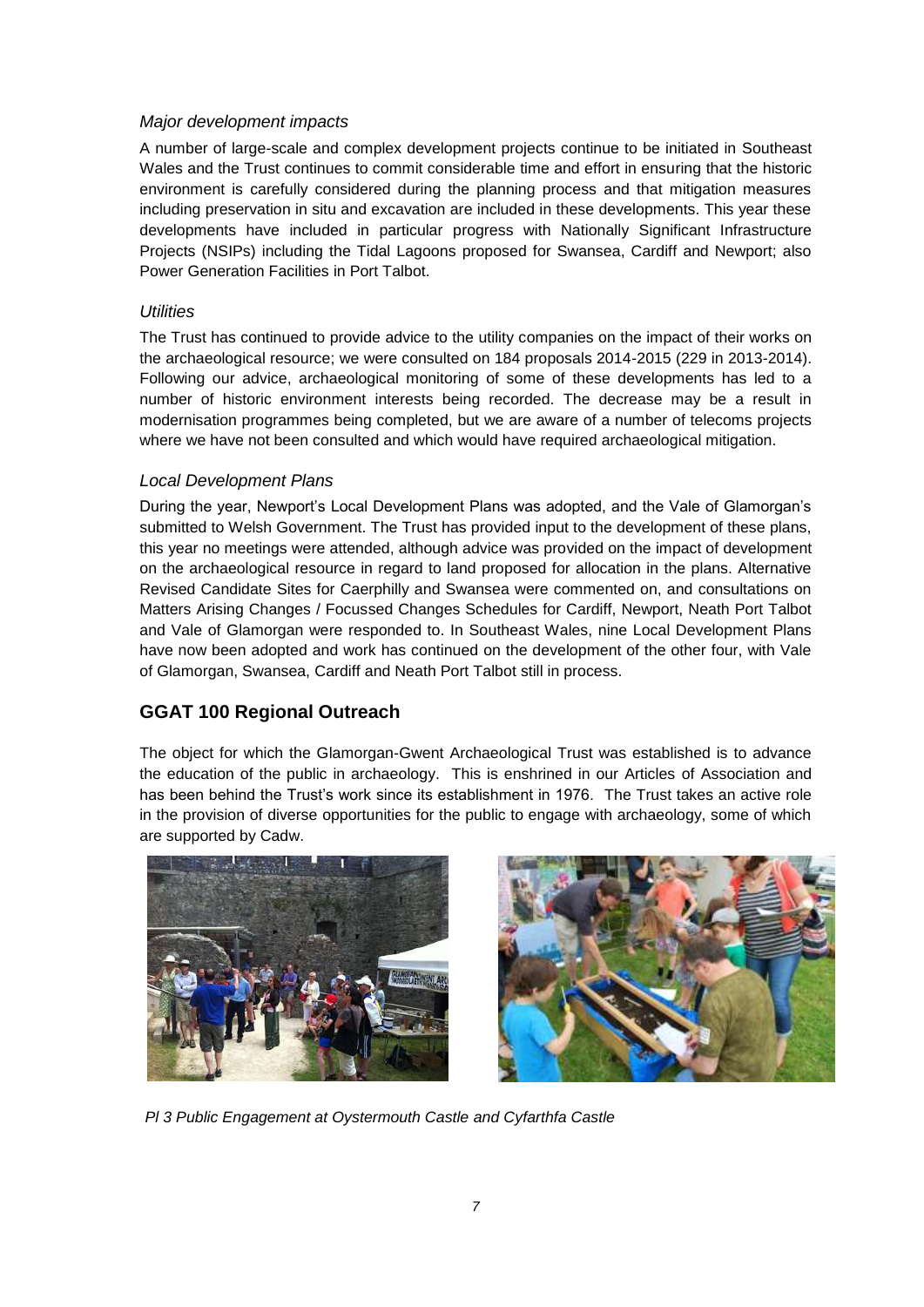Our project proposals were left sufficiently flexible for us to be able to include consumer-led services in our provision. Reporting is under the main headings of our outreach programme, with specific goals for the year highlighted in the appropriate section.

*Organise events as part of the 2014 Council of British Archaeology Festival of Archaeology. Arrangements are been made to continue previous partnerships with Monmouthshire County Council and the City and County of Swansea, and to find a new venue for our main flagship event, preferably in an area of social deprivation.*

Our main flagship event this year was held at Merthyr Tydfil, rather than Swansea as in previous years, and was organised jointly with the council as part of their activities under the SHARE scheme. The Trust stand provided information concentrating on the archaeology of the local ironworks as well as children's activities, and the living history component consisted of Roman cookery and the medieval re-enactment group Meibion y Ddraig. The local input this year concentrated on traditional crafts. In Swansea we collaborated with Swansea City Council and the Friends of Oystermouth Castle on an event at the castle, providing finds handling, children's activities and information about the 2009—2010 community excavation; at Swansea Museum we held a workshop titled 'Life before shopping' to provide families with hands-on experience of prehistoric crafts. Also repeated from the previous year was the successful 'Living in Bronze Age Caldicot' event, organised by the Trust in collaboration with Monmouthshire County Council, included displays of Bronze Age finds and demonstrations of prehistoric spinning, weaving and other textile crafts. At the request of Monmouthshire Museums service, we also provided two workshops on the Middle Ages, one at Chepstow Museum focused on life in Tintern Abbey and the other at Abergavenny Museum around food and clothing.

### *Collaborate with Cadw in an event or events for the Festival of Archaeology at Neath Abbey and hopefully also at other venues where arrangements are still to be made.*

The Trust took part in the Cadw-led events at Neath, providing children's activities, including a very popular wattle-and-daub workshop, mock excavation and a demonstration of the workings of a monastic drain; much of the material available here was re-used from the Tintern Abbey workshop in Chepstow. Our displays concentrated on the previous year's community programme at Neath Abbey. HER consultations were available, but did not prove popular with an audience which this year consisted mainly of young families.

In other outreach events, Trust staff also attended the National Eisteddfod, the Gower agricultural show, a heritage fair at Dowlais run by Dowlais library as part Open Doors, and an environment festival at Bishop's Wood nature reserve, Caswell, Swansea, were our stand was supplemented by tours to see the remains of St Peter's chapel and holy well which lie immediately outside the nature reserve.



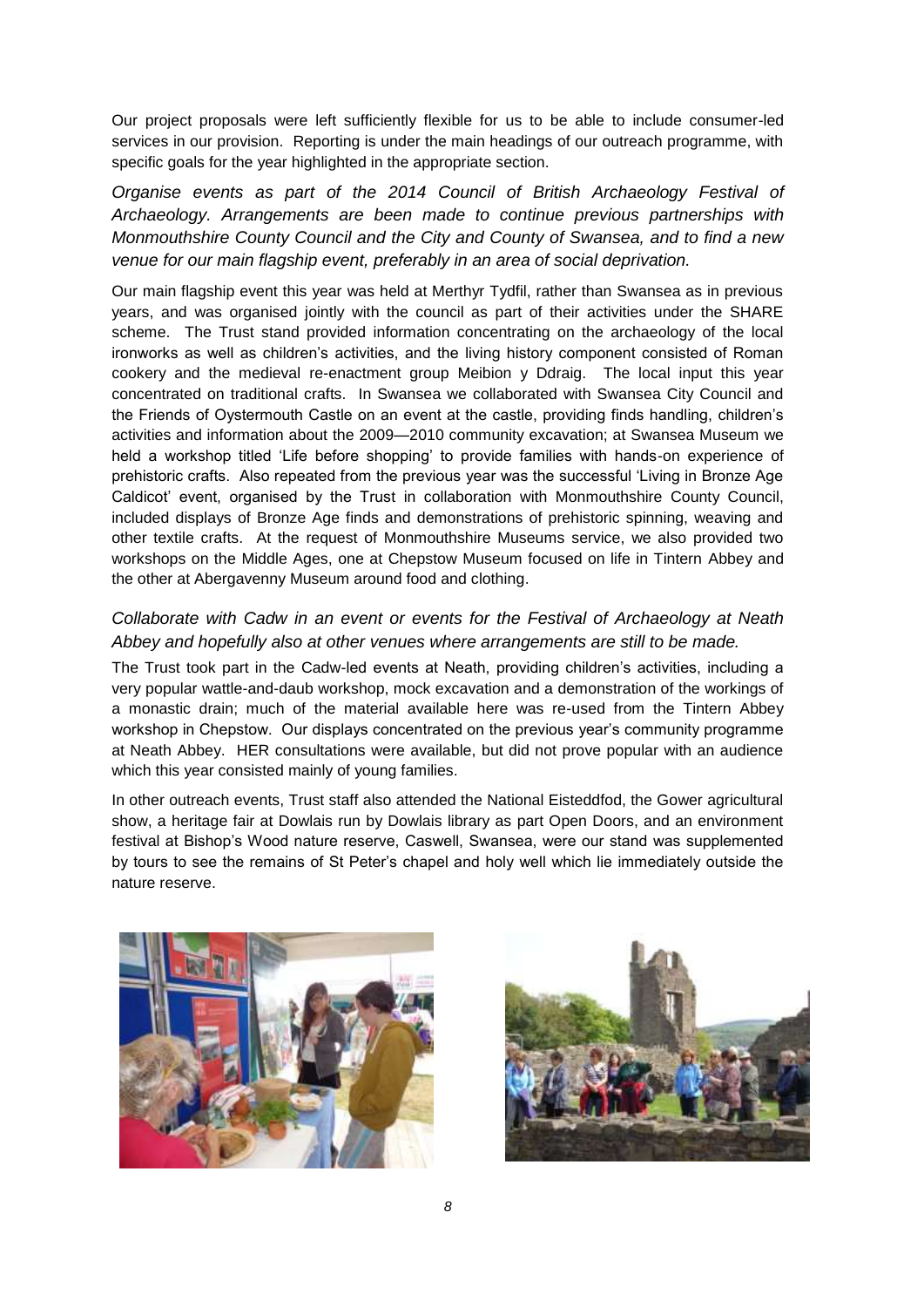#### *Pl 4 Public Engagement National Eisteddfod, Llanelli and Neath Abbey*

In all, Trust staff attended 12 events in 2014—2015, all facilitated with Cadw funding of some description, at which a quarter were in or adjacent to Communities First areas. There were , 3,921 visitors, 1,864 of whom attended the Communities First linked events. Talks and guided walks, incorporating our specific goal of: Working with Cadw, and other bodies such as the Brecon Beacons National Park, the Friends of Margam Park, the Glamorgan Heritage Coast, Mumbles Tourist Information Centre, in order to develop joint programmes of walks and cycle rides to promote the Welsh Government's Health and Fitness agenda.

*Talks and guided walks, incorporating our specific goal of:*

*Working with Cadw, and other bodies such as the Brecon Beacons National Park, the Friends of Margam Park, the Glamorgan Heritage Coast, Mumbles Tourist Information Centre, in order to develop joint programmes of walks and cycle rides to promote the Welsh Government's Health and Fitness agenda.*

A full programme of talks and guided walks was arranged for the year. The majority of the talks take place in the winter and the walks in the summer.

Twenty-six talks were given to societies and other members of the public by the Trust during the financial year with Cadw support though the outreach project, Arfordir and the First World War projects. The audiences included local history societies, student groups, church and charity groups and branches of the University of the Third Age; three of talks were given as part of our provision of information to community and heritage groups thinking of engaging in community archaeology programmes.



*Pl 5 Guided Walks Port Eynon, Gower and Hen Dre'r Mynydd, Blaenrhondda*

Twelve walks out of the thirteen provided by the Trust during the financial year were funded through the regional outreach programme. Our partners in these included the Brecon Beacons National Park and Mumbles Tourist Information Centre and the Ramblers' Association. Some were run in connection with festivals like the Big Welsh Walk, the Festival of Archaeology, the Brecon Beacons National Park Geopark Festival, the Gower Walking Festival and Open doors.

#### (i) Walks and cycle rides

Number of walks and cycle rides in Cadw-funded outreach programme and other Cadw-funded projects = 12, number of participants = c178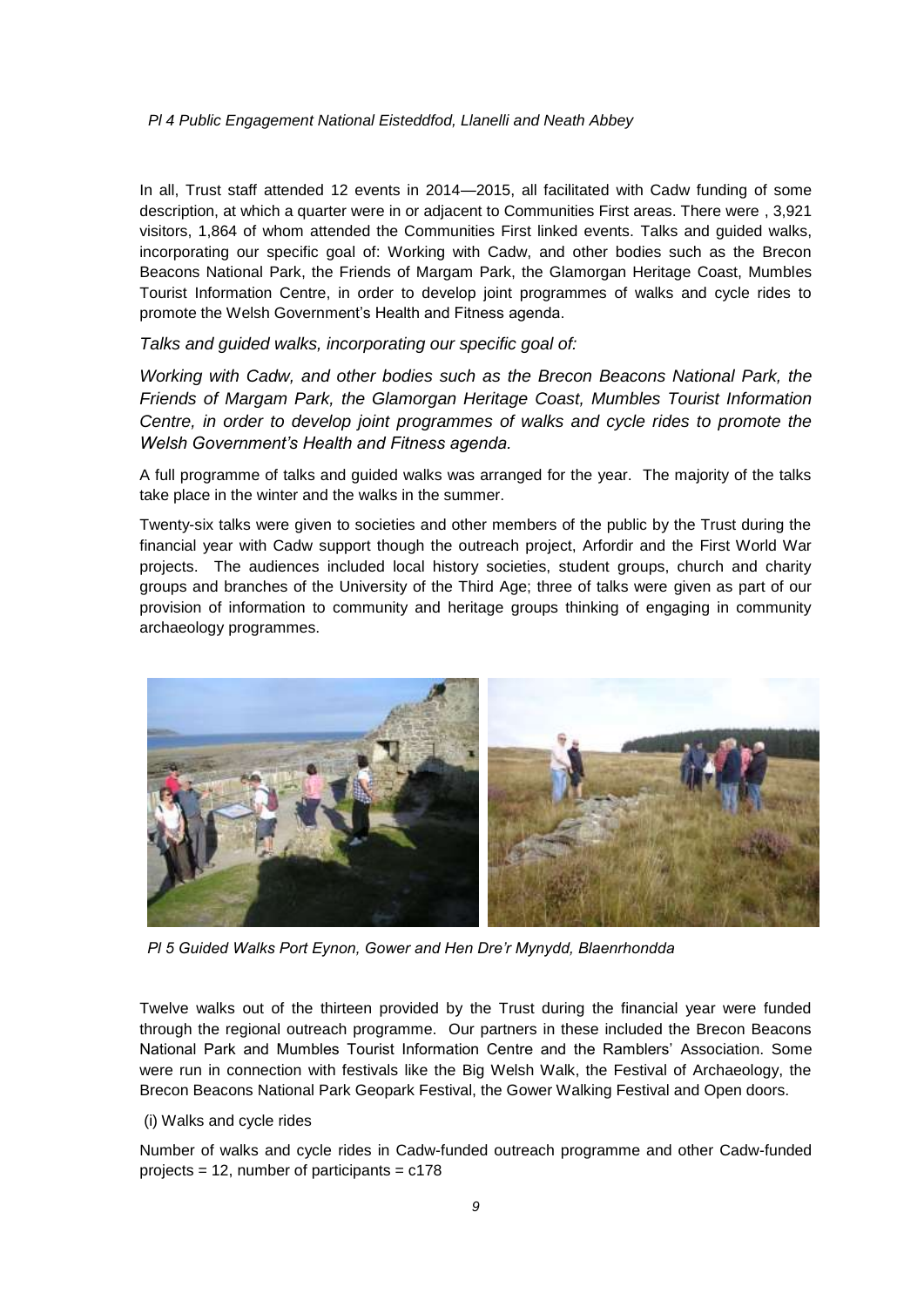Total number of participants in walks and cycle rides= c353, of whom c186 engaged in walks in or adjacent to Communities First areas

#### (ii) Talks

Talks in outreach programme and other Cadw-funded projects= 28

Total number of attendees at talks = c930, of whom 89 attended talks in or immediately adjacent to Communities First areas

*Devise and post on line one or two leaflets for self-guided walks or cycle rides with a historic environment theme. Part of the object of this will be to test the market and see whether there is a call for this type of material, which might be extended in future years.*

Two downloadable heritage cycle rides and two downloadable heritage walks were devised. Both cycle rides and one of the walks were posted online; we had been unable to find a suitable tester for the remaining walk before the end of the financial year.

*Exhibitions and leaflets, incorporating our specific goals of: Design and have made a pop-up banner for use at events to promote GGAT's outreach activities; and Design leaflets to promote GGAT's outreach activities for distribution at events*.

The banner was completed in time for the Festival of Archaeology, and has been used for events on a regular basis since. The accompanying leaflets, incorporating the same design features, are intended to be photocopied, so that details of the activities can easily be updated.

*Promote existing exhibitions and leaflets to a wider audience.*

Other leaflets and displays produced by the Trust have been made available at events in accordance with their relevance to the subjects being promoted, and where possible have also been distributed at talks and guided walks. During the course of the year we were able to tap into Merthyr Tydfil CBC's distribution network in order to get our Merthyr Historic Landscape leaflet distributed along with heritage promotion material produced by the council.

*Outreach via the GGAT website, incorporating our specific goals of: Upgrade information provided on the Trust website. New project information, covering work carried out for Cadw in 2013—14, will be provided in the Half-Yearly Review section of the Cadw pages.* 

The 2014 Half Yearly Review was uploaded of the to the Trust's website. Two new blogs were created, for the Gower Landscape and Red House projects, both of which were funded from non-Cadw sources. The normal method of informing web visitors of new information continues to be via social media. During the year, 450 items were posted on Facebook, 9 news stories were posted on Blogger, Wordpress, Tumbler and Linkedin, and the Trust originated 188 tweets, besides retweeting items expected to be of interest to our followers. Our website had 19,621 views with 9,741 sessions showing a 61.64% increase in new visitors.Our Facebook pages generated the following 'Likes': GGAT: Web = 223, Glamorgan-Gwent Archaeological Trust = 630 and GGAT Arfordir = 220

### *Community archaeology, incorporating our specific goal of: Provide initial response advice to enquiries about possible Community Archaeology projects.*

The final element in one of the targets for the previous year's outreach programme had to be deferred until April due to circumstances beyond the Trust's control. This was holding a series of meetings to empower individuals and organisations in Communities First areas to fundraise for community archaeology and heritage projects. Meetings were held at one venue in Newport and two in Rhondda Cynon Taff, arranged in association with the relevant Cluster organisers and attended in total by 17 people. This resulted in our providing support for one local amenity group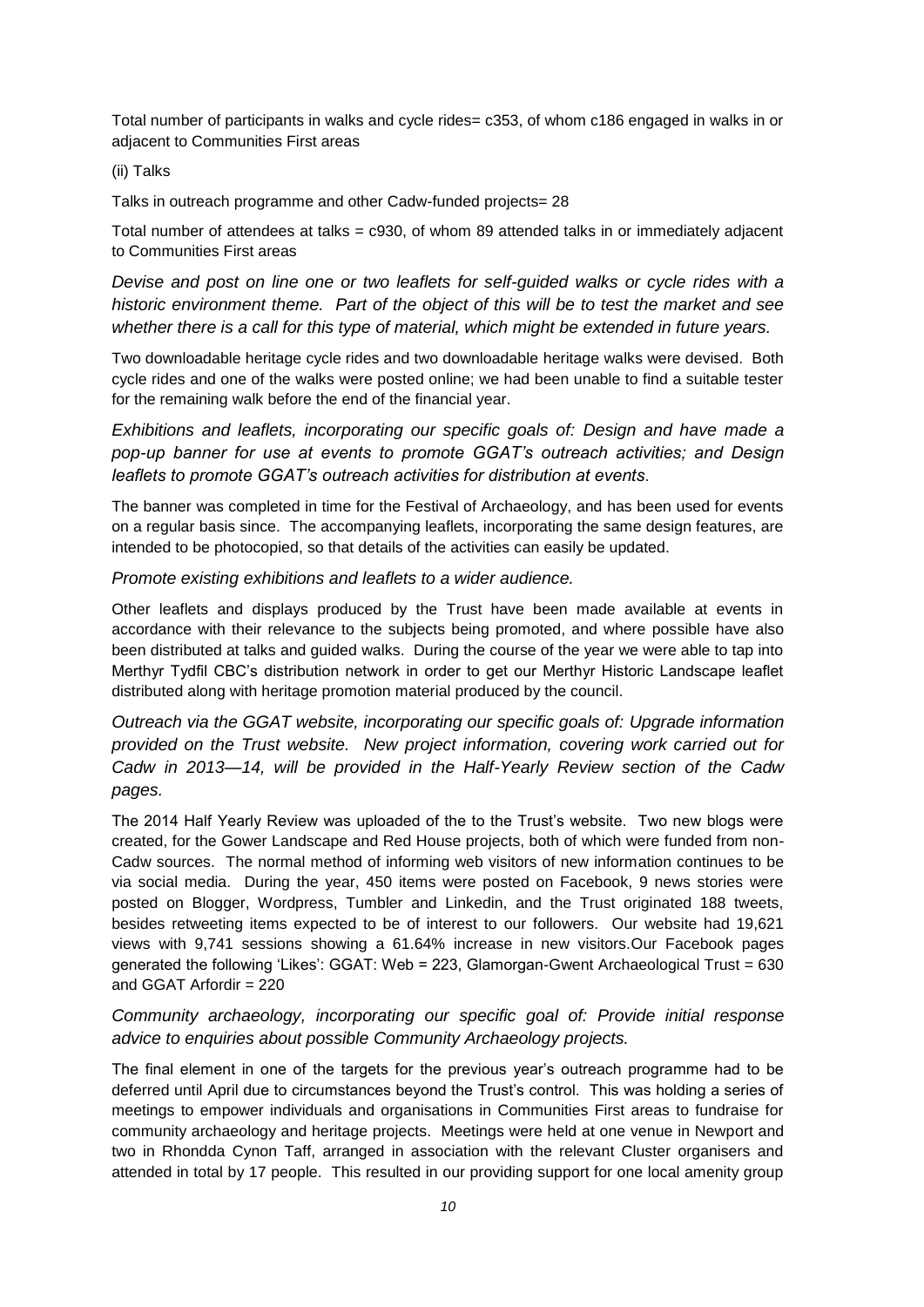to put together a conservation plan for their chapel and to apply for funding. Our conclusion was that any future initiative along these lines needs to be preceded by more intensive cultivation of residents in such areas to raise awareness of the fact that they have local heritage that can profitably addressed using archaeological techniques. In this context, we note that five years' cultivation of Merthyr Tydfil by the Trust, in carrying out a number of high-profile excavations and as a member of the Merthyr Tydfil Heritage Forum, is finally starting to bear fruit.

During the course of the year, we received a number of requests from individuals wishing to take part in any volunteering opportunities we might be running already. Unlike the existing Arfordir groups (reported elsewhere) who had been empowered through working with us on that project, no new contacts felt they were in a position to take a lead in setting anything up themselves. We did however prepare a revised project design for the Mumbles Development Trust for a proposed project on Mumble Hill, under discussion since 2011.

### *Education incorporating our specific goal of put together a series of finds handling collections for use at events, and for loan to schools*

Finds handling collections were put together for the prehistoric and medieval periods, initially for use at the appropriate period-themed events held during the Festival of Archaeology in Monmouthshire and Swansea. Factsheets were then compiled to be included in the medieval box so that it could be sent out to schools which contact us wanting some sort of archaeological presentation. The factsheets cover both general information about medieval pottery and building materials, and also details about the specific pieces in the collection; the former information sheets have also been placed on the website along with factsheets on monastic life developed for the Tintern and Neath abbeys events. It was decided that the prehistoric collection could not be sent out unaccompanied, as the main pieces of interest are from the intertidal area of Swansea Bay and need to be kept waterlogged.

Two school students in year 10 undertook a week's placement with the Trust, one of whom also assisted with the Festival of Archaeology event at Cyfarthfa. This provided a total number of 77 work experience hours. Nine students in higher education, on formal work experience or undertaking non-accredited voluntary work, undertook 728 hours of work experience between them. Trust staff also gave presentations to 130 children and supporters in their classrooms, of whom 72% were from Communities First areas.

| No. events run and / or attended by Trust staff                                    |                          | 49    |
|------------------------------------------------------------------------------------|--------------------------|-------|
| No. of participants / attendees at events                                          |                          |       |
|                                                                                    | Talks                    | 930   |
|                                                                                    | Walks                    | 353   |
|                                                                                    | Attending other events   | 3,921 |
|                                                                                    |                          |       |
| Number and hours of volunteers                                                     |                          |       |
|                                                                                    | Number of volunteers     | 126   |
|                                                                                    | Hours contributed        | 2,465 |
| Number of attendees where primary audience are<br>in areas of multiple deprivation |                          |       |
|                                                                                    | Number of attendees      | 1.864 |
| Work Experience, training etc activities / and                                     |                          |       |
| hours                                                                              |                          |       |
|                                                                                    | Number of participants   | 8     |
|                                                                                    | <b>Hours Contributed</b> | 805   |

*Table 3 Glamorgan-Gwent Archaeological Trust public engagement statistics that relate to defined performance indicators for the financial year 2014-15 (excludes digital interaction ).*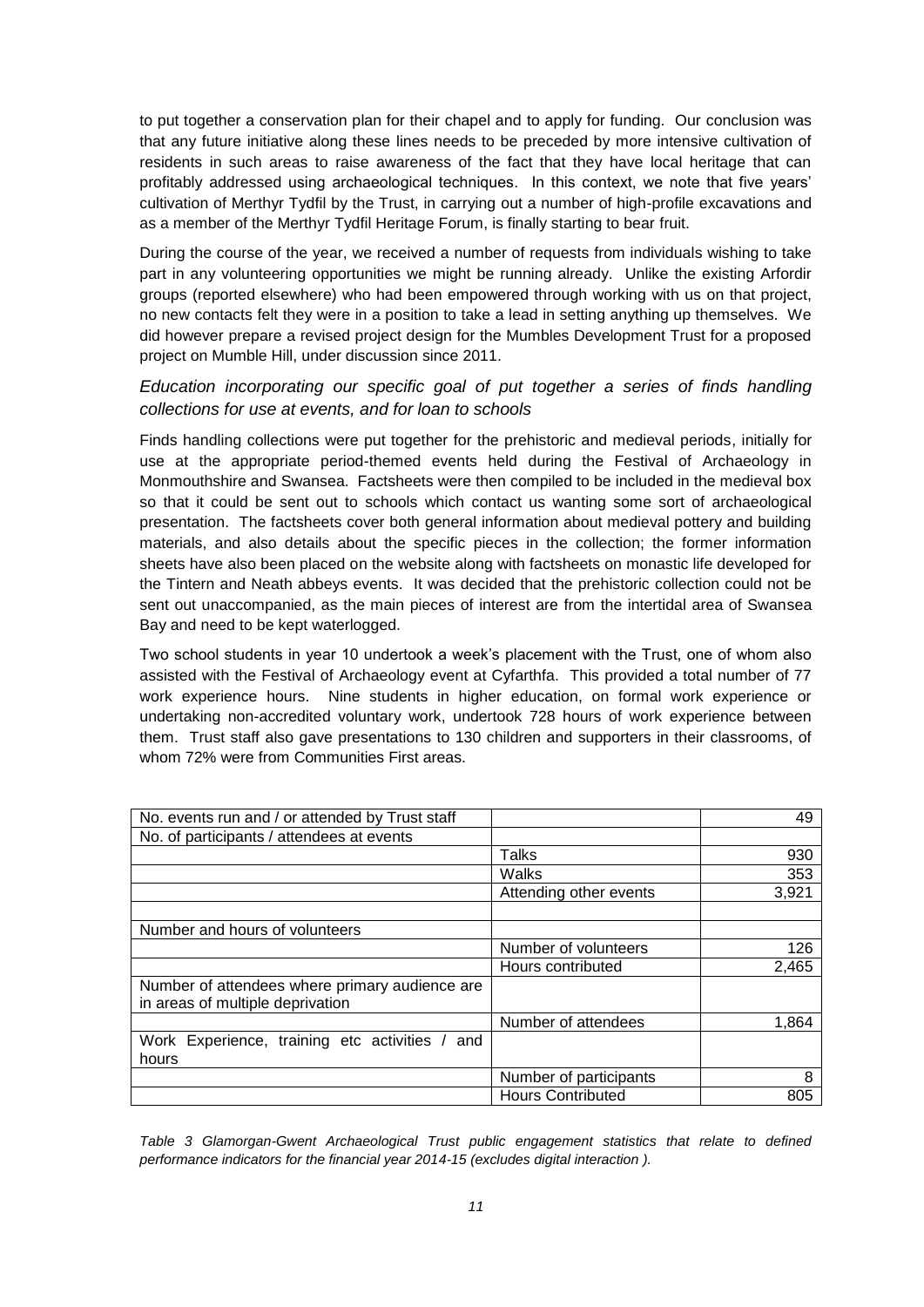### <span id="page-12-0"></span>**GGAT 103 Morgannwg-Gwent Arfordir**



#### *Pl 6 Arfordir volunteers recording test pits at Kenfig Burrows*

The fifth and final year of work on the project has reaffirmed the valuable contributions it makes to our understanding of the coastal heritage of Glamorgan and the enthusiasm, dedication and commitment of its volunteers.

Year 5 saw a greater eagerness from the groups to organise and undertake fieldwork independently, demonstrating a confidence in their own skills and abilities and the techniques that the project has taught them. Work carried out by the a number of the Arfordir groups this year clearly demonstrates a growing professionalism, with the groups not only choosing to undertake their own fieldwork, but also wanting to understand the correct procedures that they need to complete before this can be carried out, obtaining landowner permissions, learning how to write project proposals to ultimately publishing their findings.

This growing sense of 'empowerment' can clearly be viewed in the newly created Llantwit Major Archaeology Society. This group, formed from members of the Llantwit Arfordir group and the Local History Society, developed out of a strong appetite amongst the

volunteers to make use of the knowledge and methodology derived from the project and to transpose it from the coastal region to the whole of the Llantwit Major area. The society is currently in the process of carrying out an audit of all the known sites recorded on the HER. Training workshops have been held to demonstrate how to use the GPS and how to use the scale in photographs. They have also adapted the Arfordir forms in order to suit their needs. All of the above activity can be viewed as a clear demonstration of the success of the project and its methodology.

Another measure of the success of the project is the network of volunteers who are actively visiting the coastline and monitoring its heritage. Recent reports of damage to sites at Paviland, the Salt House at Port Eynon, Pennard Castle, all came from Arfordir volunteers. Volunteers have also provided information to NRW, recording the large amount of coastal erosion that occurred before Christmas 2014 along the Vale of Glamorgan Heritage Coast and are monitoring New media continued to play an important part in providing cohesion, exchanging information, and communicating with a wider audience. The website pages were updated, with changes to the overall design, to the gallery and to the downloadable resources. Guidance on using social media for the project was also created and includes guidance on the different types of websites/applications that are used and how to use each website/application. It is hoped that by providing this information and making social media less intimidating that there will be an increase to volunteer usage of these sites.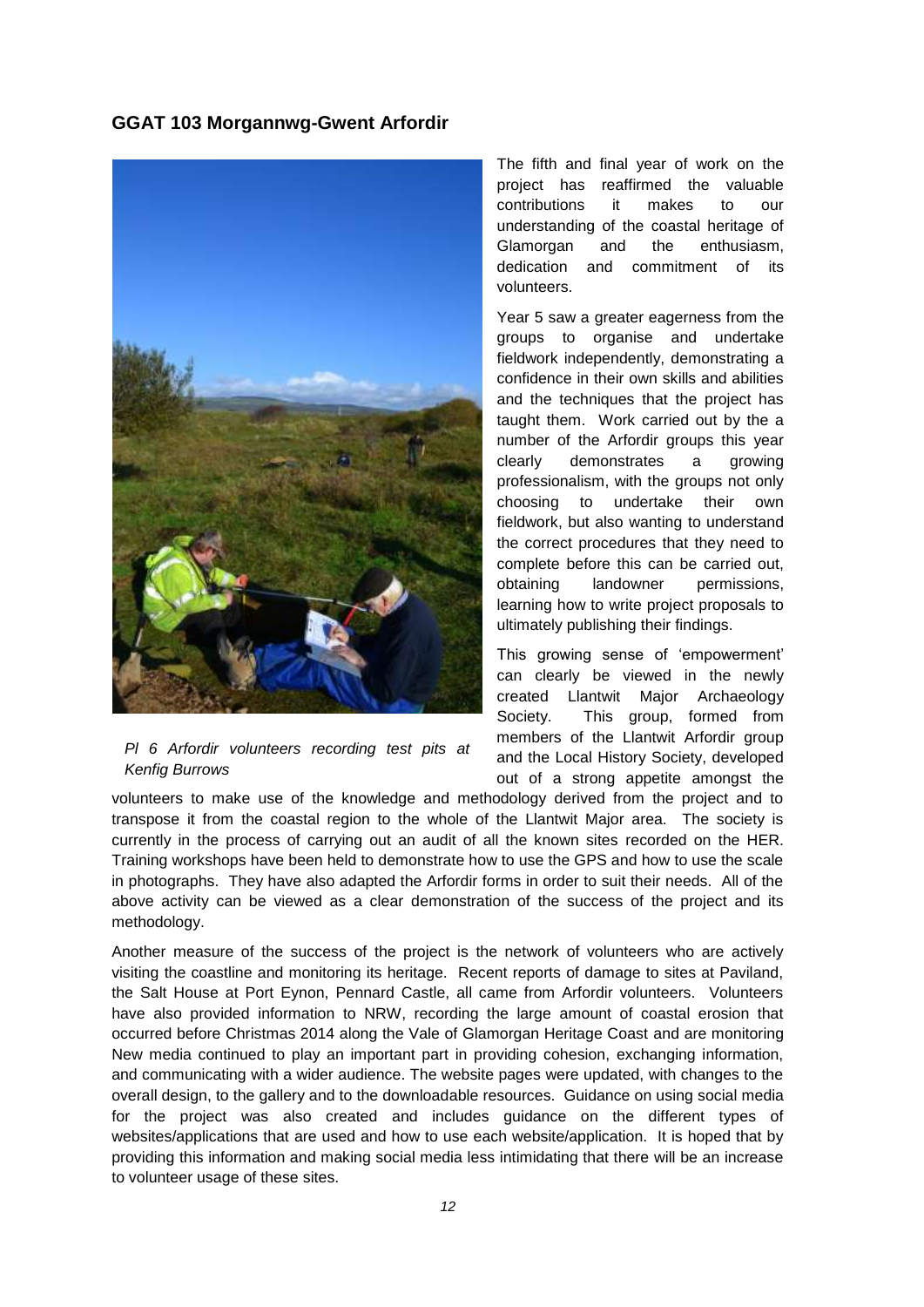The Arfordir Social Media streams have maintained their popularity, being used to advertise walks, post photographs, ask general advice and to advertise other Cadw grant-aided projects.

Year 5 saw the decision to purchase an educational license for the photogrammetric processing software Agisoft Photoscan (http://www.agisoft.com/). This software uses digital images to generate 3D spatial data. The idea to begin recording archaeological sites along the coastline and to create digital 3D models was proposed during the excavation of the vessel on Llangennith beach, as volunteers who would have liked to attend were unable to, due to ill health, age or physical ability. The exclusion of willing volunteers from fieldwork led to questions on how best to allow volunteers not present to appreciate the archaeology uncovered and recorded. The creation of interrogable 3D models was seen as one solution to this problem. The models are uploaded to Verold and can be either viewed through their application or (https://www.verold.com/) on the Arfordir website.



*Pl 7 Wreck recording by Arfordir Volunteers at Llangennith Beach, Gower*

Nevertheless there have also been problems. Year 5 saw a dramatic fall-off of data being returned by the groups. Feedback listed various causes, these range from groups pursuing their own individual projects and therefore not visiting the section of coastline allotted to them, volunteers feeling that they had previously covered the archaeological resource and saw no reason to go back to report on these sites again, to matters concerning the demographic make up of the groups, with volunteers no longer able to actively visit the coastal zone.

Issues were also raised around the emphasis in the project design on recruiting new volunteers/groups whilst assuming that existing groups would be entirely self-sufficient after the first year. Certain volunteers and groups felt that GGAT had created them, provided initial support and training and then abandoned them, as the project moved on along the coastline. Feelings that were strengthened if groups saw the training/fieldwork that the new Arfordir groups were being provided with and it did not mirror their own experience.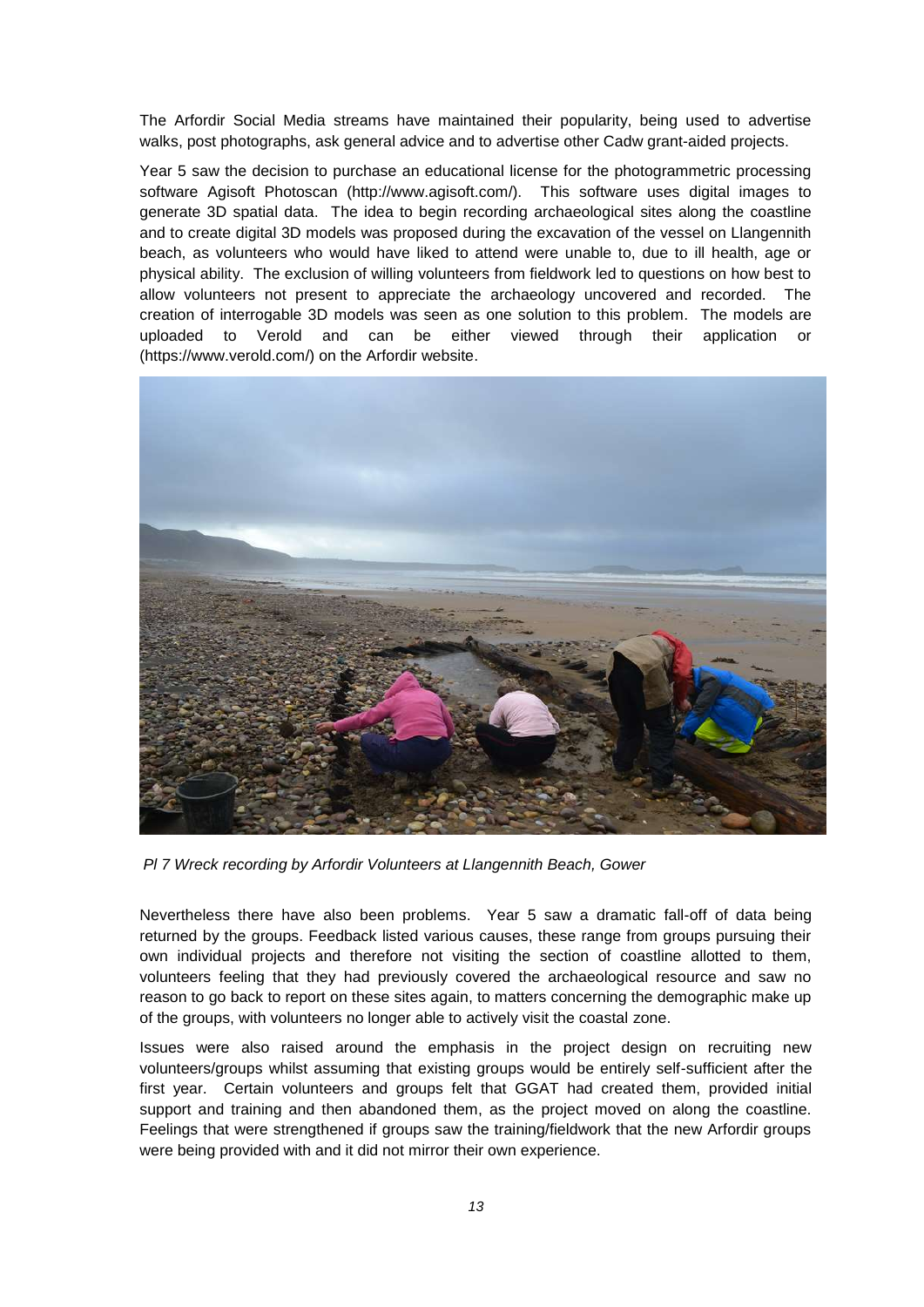What, therefore, is the best way to tackle these issues and nurture the project legacy? Would better use of social media, emails and most importantly face-to-face contact help? What has emerged from the feedback sessions with the groups is that it is not enough to continually engage new members and volunteers and encouraged involvement in the project. The volunteers currently working on the project have a significant body of local knowledge on the history and archaeology of the area. If this goodwill and knowledge is not to be lost there must be systems set in place and greater time set aside to continually interact with and provide support to existing groups. Better use of social media and most importantly face-to-face contact are essential if the work of monitoring and recording coastal archaeology is to continue.

We have applied to Cadw for a small increase in the Trust Outreach Project that will allow us to continue to support the groups for the coming year. This will help to ensure the legacy of the project is a skilled and engaged volunteer force, who can work independently on monitoring the archaeology of the coast continuing to be supported by engagement and monitoring from professional archaeologists.

#### <span id="page-14-0"></span>**GGAT 118 Accessing Archaeological Planning Management Derived Data**

This project is designed to enhance the Historic Environment Record (HER) with information from grey literature reports, resulting from the planning process, to improve access to the resource and facilitate the role of archaeological planning and wider research in the archaeology of Southeast Wales. Paper sources will also be digitised to approved standards to aid their preservation.

Through the use of volunteers, the Trust intends to enable members of the local community, community groups, history groups and local university students to learn more about the HER and general archaeology of South Wales, and provide them with the knowledge of how archaeology is factored into the planning process, as well as transferable IT and cartographic skills.

The HER and Archaeological Planning staff are training the volunteers and providing them with the skills and knowledge to enable them to update/edit existing sites or add new sites and archaeological events to the HER, how to search and retrieve information from the HER and its use as a research tool. It is intended that through this project, raised awareness of available archaeological resources, such as the HER, will be created and spread throughout the wider community. In turn, awareness of the importance of the archaeological resource of Wales, both in situ and that preserved through record will be promoted. This task was identified as of High Priority in the 2010 Historic Environment Record Audit and remains as such in the 2015 Audit.

The third year of the project ran during 2014-15 this is part of a longer term programme to add grey literature information to the HER dating between 1978 and 2009.

Following on from the first two years, a number of methods were used to advertise the project as widely as possible and recruit volunteers. A bi-lingual project leaflet/poster was created, advertising the project under the name 'Access to Archaeology'. This briefly outlined the aims of the project, and provided links for further information, application details and contact details. The leaflet was emailed to existing contacts in the Trust's Volunteer Database, circulated within the internal student email system of Cardiff University's History and Archaeology department and sent to other organisations within the sector for wider distribution such as museums, universities, colleges, councils, record offices, volunteering organisations, back-to-work schemes, libraries, national parks and government agencies. In addition hard copies were available for people to pick up at various outreach events attended by the Trust. The bi-lingual micro-website and blog were updated (http://accesstoarchaeology.blogspot.co.uk) As well as a project overview, the site contained a Volunteer Application Pack, further information about the Trust and the HER, and contact details. The address for this site was included on the leaflet/poster. The project was advertised on the Trust's website's news pages, and other related blogs. Links to the project micro-site were provided so interested people could go straight to the project site to find out more.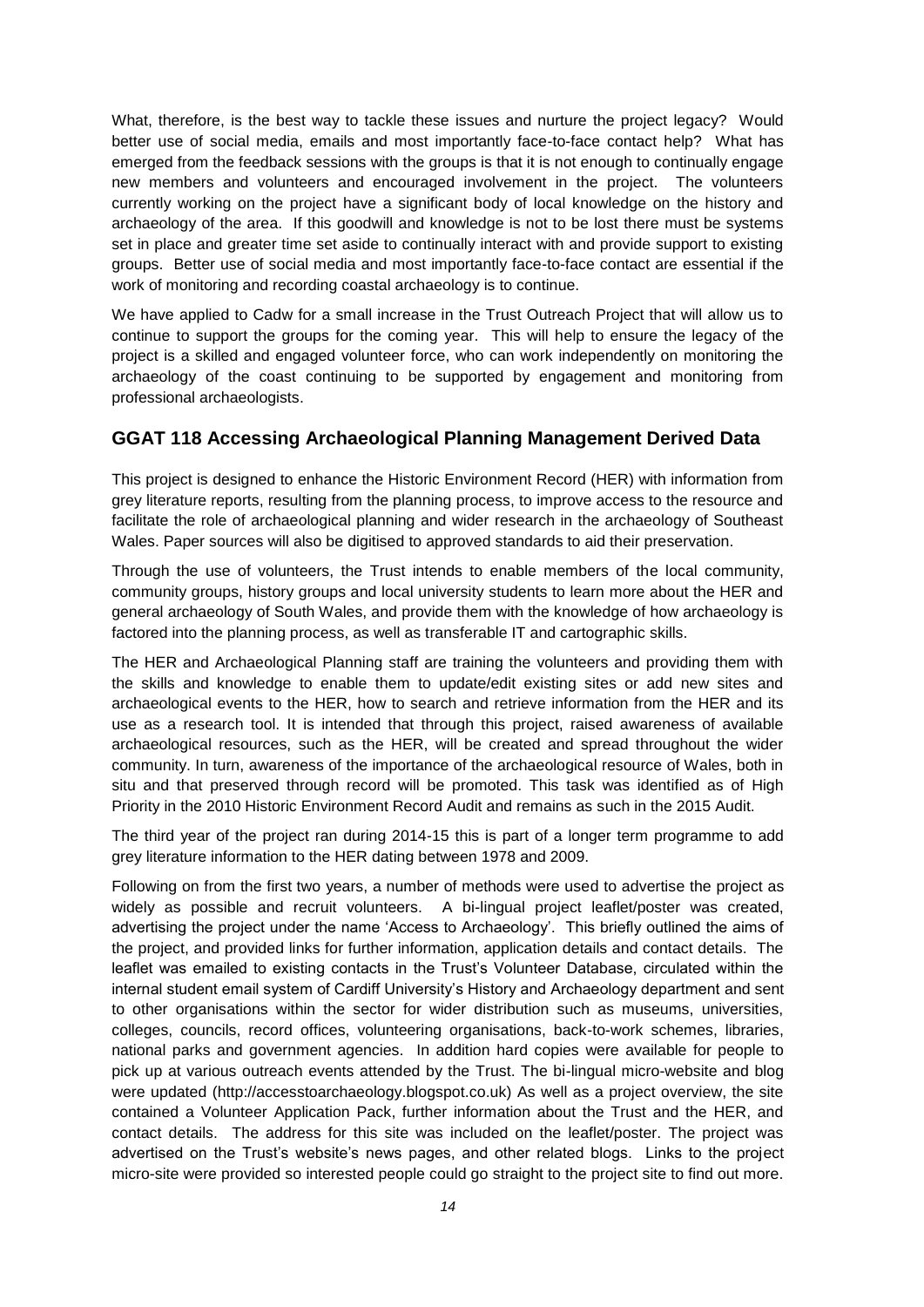The total number of volunteers recruited was 18, 16 of whom spent at least three weeks working on the project. In addition there were four student placements who worked on the project.

Recruitment strategies also included social media and volunteering organisations outside of the heritage industry. Social media proved a useful tool in recruiting volunteers, with project advertisements on the GGAT Facebook page being shared and staff contacted via Facebook for further information. The advertisement had c.1,000 views following its initial posting. It was also promoted in collaboration with external voluntary schemes - five of our volunteer work placements within the project were in association with TBG Learning.

Training for volunteers throughout the course of the project included a mixture of structured group and one-to-one training and more informal support and assistance on an individual basis as and when required. The main aspects covered by the training were:

- Role and remit of the HER.
- □ Recording archaeological sites, events and artefacts.
- □ Creating new archaeological records.
- Reading cartographic sources.
- □ Using the HER software and other computer programmes.
- □ Using the HER as a research tool.
- □ Use of Geographical Information Systems.
- □ The context of archaeology in the Welsh Planning process.
- Best practice for the digitisation and preservation of paper and digital sources.

The work programme involved the assessment of 539 reports held in the HER report archive dating between 1999 and 2001 (inclusive). The assessment involved determining whether the reports contain material that would be recorded as an Event record in the HER, if the information has already been recorded on the HER as an Event, and also if the information recorded in the reports has been recorded as Core (site) records in the HER.

All relevant information which had not already been recorded on the HER was then recorded, previously existing records were checked for accuracy and completeness and the necessary relationship links between Core, Events, Artefacts and Bibliographic records were made.

The results of the assessment of all 539 reports were as follows;

- Reports that were only bibliographic references to an event 12
- Duplicate reports 44
- Reports where all information had already been added to the HER 3
- $\Box$  Reports that had been superseded or revised by a later version 14
- □ Reports that lie outside the coverage area of GGAT's HER 17
- □ Reports that do not constitute an Event record in the HER 15
- Reports that were missing 40
- Reports requiring information to be added to the HER 394
- From the 394 reports requiring information to be added to the HER, the following figures relate:
- Number of new Event records created 416
- □ Number of new Core records created 87
- Number of new Artefact records 1,059
- Number of edits to existing Event/Core records over 3,400
- Number of Event areas added to MapInfo 330
- □ Number of PDFs created 169

Initial quality assurance was undertaken as each record was completed; more thorough quality assurance was then undertaken at the end of every month.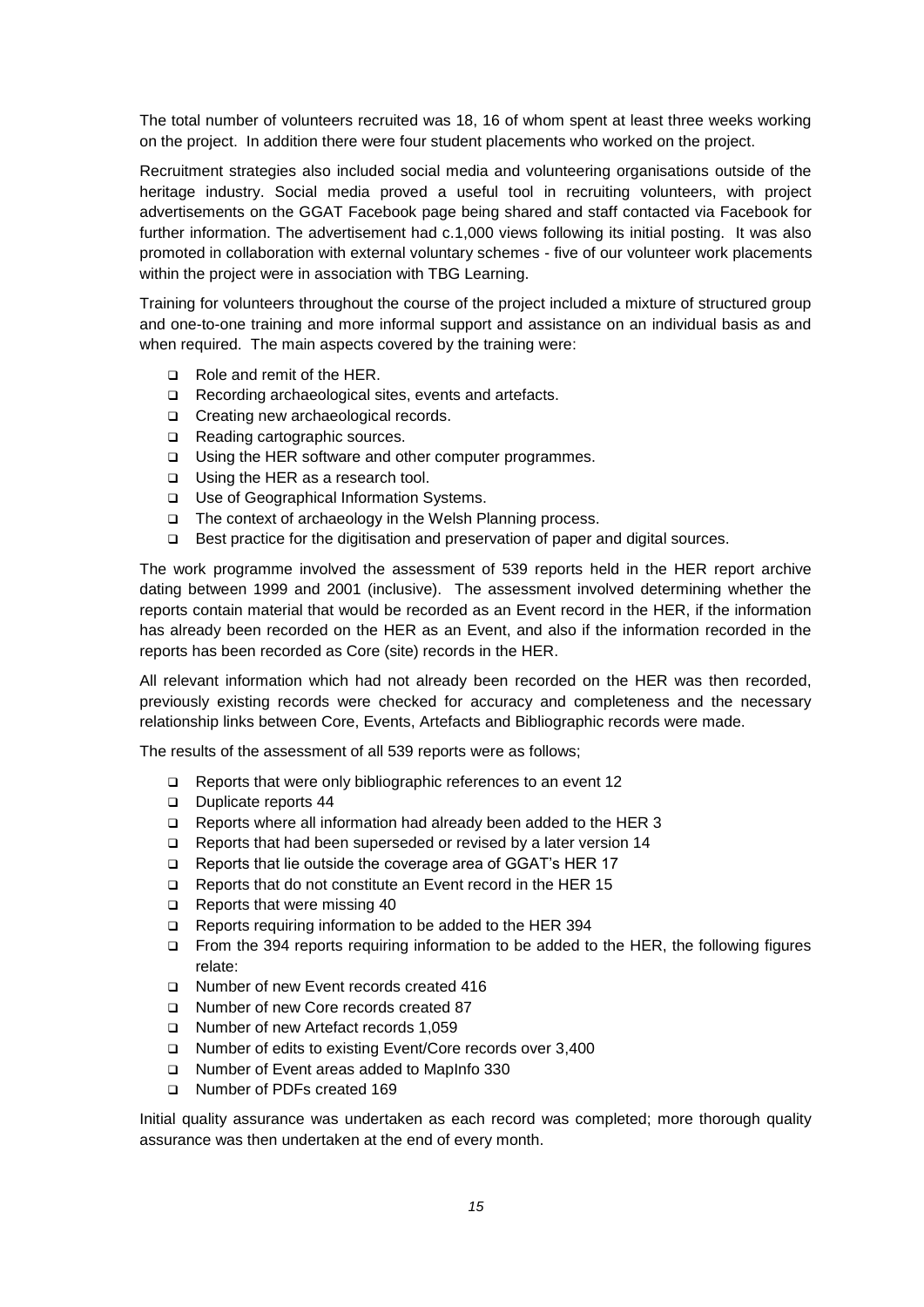PDF versions of the reports were only created where the Trust held the copyright for the report, as permissions needs to be sought from other organisations before proceeding. Other organisations were approached for permission to digitise paper copies of reports or, where available, to supply copies of these reports in a digital format to the HER. A number of permissions were received, permissions from more organisations are required prior to incorporating the digitisation of other organisations' reports into the project in future years.



*Pl 8 Volunteer at Trust Offices working on the Access to Archaeology Project*

The 169 digitised Glamorgan-Gwent Archaeological Trust reports were made available to access through the Archwilio website as well as in the Trusts HER system. Each report was linked to the individual HER Events and sites to which it refers.

The project was very successful in raising awareness of the HER and archaeological work in Southeast Wales, with a tangible benefit to

those who took part by addressing gaps in employability competencies, aiding to develop a broader set of core and technical transferrable skills, and by differentiating job applicants in a career where prospective employers are increasingly requesting experience as well as academic qualifications.

## <span id="page-16-0"></span>**GGAT 130 Southeast Wales and the First World War**

The Sinews of War project was a Cadw grant aid funded examination of industrial sites identified by an initial scoping report within the modern counties of Glamorgan and Gwent. The project sought to examine the archaeological legacy of the industrial response to the outbreak and conduct of the First World War. Using the previous year's results as a baseline, 65 sites with proven evidence of direct contribution to the conduct of the war were identified as part of the study, although only five include significant surviving physical remains, fewer than 8% of the identified sites. However, the surviving elements are representative of a range of differing industrial reactions engendered by the war and the report sought to contextualise those remains, highlighting those that could be considered for some kind of statutory enhancement.

For the Glamorgan Gwent Archaeological trust, the study involved:

- Archive research of primary sources for information relating to industry and the First World War within Southeast Wales
- $\Box$  In depth research of information relating to key sites
- $\Box$  Site visits to assess the extent of survival at key locations
- Identification of sites that may require legal protection in the form of Scheduling or Listing

The project involved a trawl of regional archives, libraries and museums for information that could enhance the information already generated as a result of the first year's work, and to permit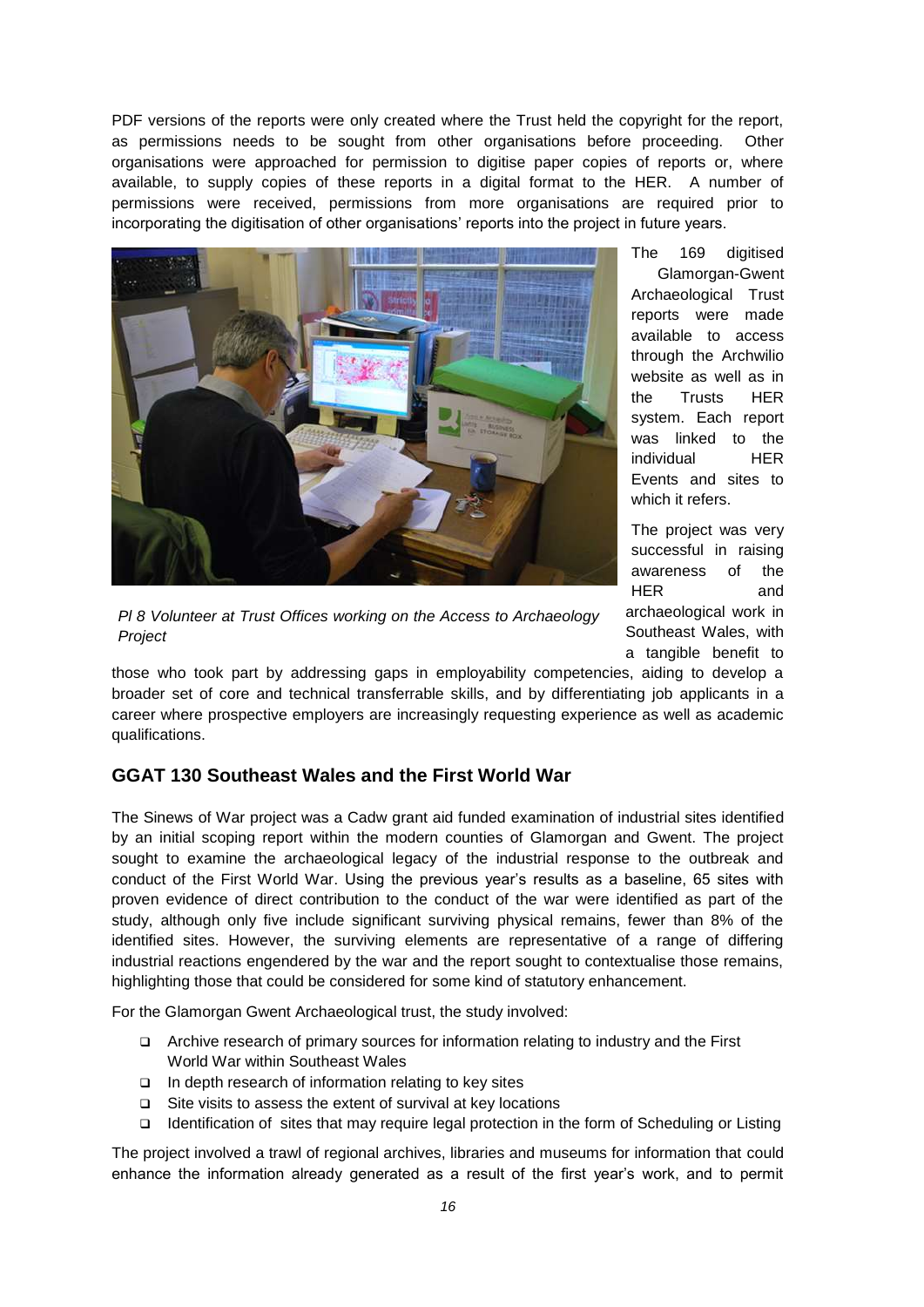research into specific sites that were considered relevant to the study of the topic. Visits were made to the Glamorgan Archives, the West Glamorgan Archives and the Gwent Archives in order to search for relevant material held by them. Visits were made to relevant local museums as well as the to the reference collections held in Swansea, Newport and Cardiff Central libraries. Extensive map regression was carried out for the project, with each individual site being assessed and compared in the cartographic sources. Visits were arranged and made to sites in Chepstow, Newport, Sudbrook and Britton Ferry to evaluate the extent of survival of archaeological remains.

Social media and internet search engines were used to solicit information from a wider general public although with limited success.

Three identifiable industrial responses to the outbreak and prosecution of the First World War can be seen in the archaeology of Glamorgan and Gwent. These responses are not necessarily sequential and indeed multiple responses can apply to a single site but they are broadly reactive to changing battlefield and strategic circumstances and to technological and administrative advances made during the course of the war.

The initial response was for existing firms to continue production of their pre-war products, albeit at a boosted rate and for a single client (the government). This type of response was the most common on the outbreak of war, when the prevailing belief held was that the fighting would not last long. The war was viewed as a temporary aberration before life returned to normal. Thus we see from the Taylor and Sons site at Briton Ferry (07318w) which is substantially intact as a site that, whilst there was early and enthusiastic conversion to munitions production, no great change of infrastructure/buildings was required, the biggest difference probably being the layout of lathes and other plant to ensure smooth running of the various 'Operations' in the chain of munitions manufacture.

The second response and the most common one was the adaption of pre-existing sites to accommodate increased or altered production regimes. This is the response that most sites exhibited in the years after 1915, when the war proved to be of a magnitude and duration as yet unseen, and after the formation of the Ministry of Munitions introduced varying degrees of control and compulsion in industrial output. Archaeologically, this can be seen in the construction of additional benzol plants at coke works, the addition of furnaces at existing iron and steel producing sites and, in the case of a surviving example, Lovells Confectionary Works in Newport (09547g), the conversion from producing one product (confectionary) to another (ammunition boxes and mine sinkers).

The final response was the construction of specific facilities to meet particular requirements as set out by the Ministry of Munitions or other government departments. This response includes the National Box and Cartridge Repair Factory in Newport (10612g) and National Shipyard No.1 in Chepstow (10884g).

National Shipyard No.1 is a potentially nationally unique site, in an unusually good state of preservation and it is being recommended for statutory protection.

The Taylor and Sons engineering works in Briton Ferry is, in the context of First World War industrial remains in Glamorgan and Gwent, unique in the extent and condition of its survival, with many elements in the building appearing unchanged since 1917 and has documented relevance to the First World War and also for the wider context of Welsh industrial heritage.

## <span id="page-17-0"></span>**GGAT 132 Southeast Wales Medieval and Early Post-medieval (c1100-1750) sites: Lowland Settlement**

Following on from a scoping project conducted in 2010 which reviewed the need to assess various classes of site dating to the Medieval and post-medieval periods, a project examining lowland rural settlement sites in Glamorgan and Gwent has been undertaken by the Glamorgan -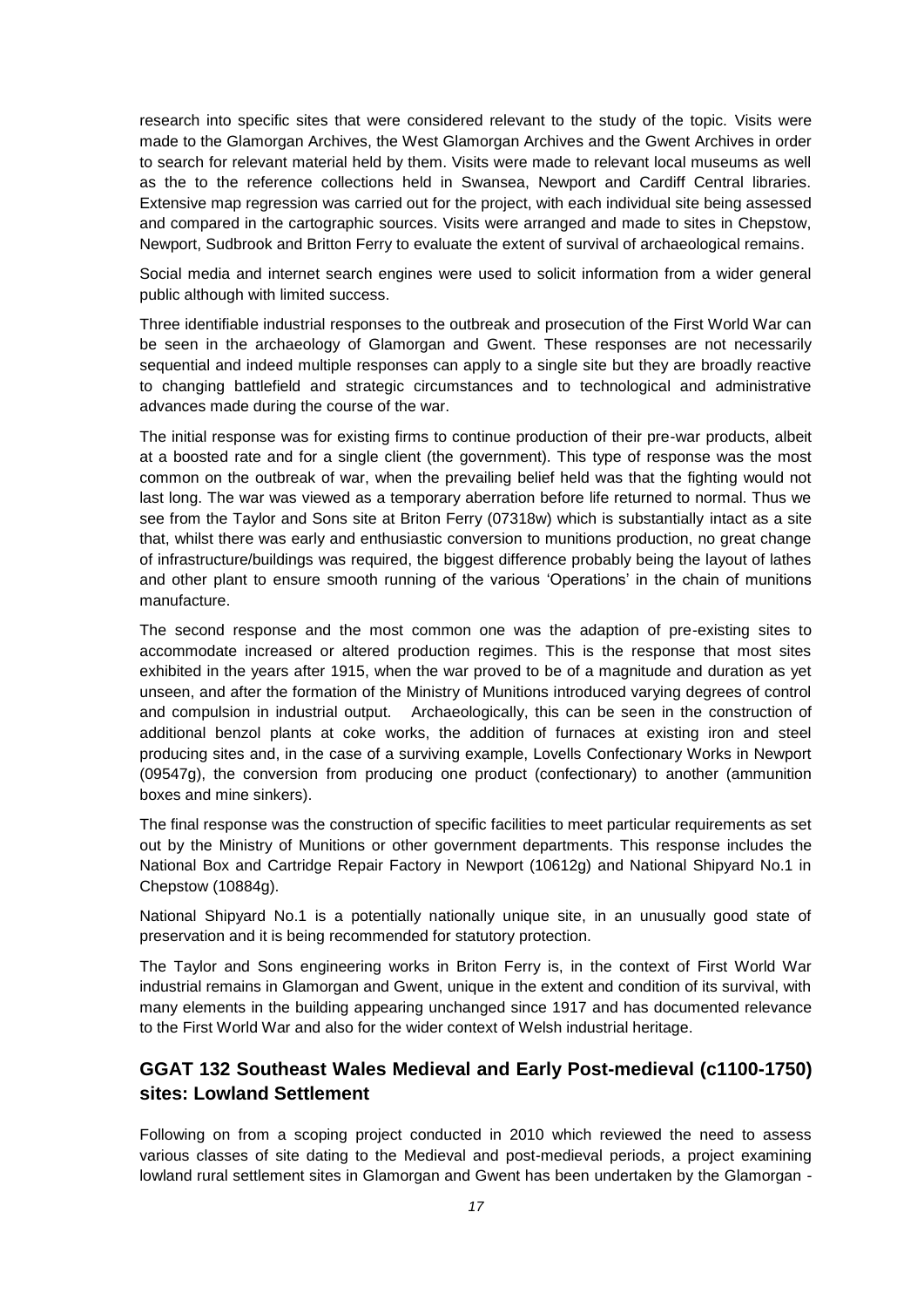Gwent Archaeological Trust with grant aid from Cadw. The project used a two stage approach of appraisal followed by detailed assessment on a final selection of sites: some 285 medieval/early post-medieval lowland settlements and related sites were appraised. The appraisal revisited the initial scoping work identifying and excluding sites that did not meet the scoping criteria (such as those considered destroyed, poorly located, or those without established or physical remains). A selection of 140 lowland settlements were then assessed in detail against set criteria, of these 48 candidate sites were selected for a potential field visit, with visits made to a final sample of 27 sites.





The work confirmed that 25, of the 140 lowland settlement sites assessed, were protected as Scheduled Ancient Monuments (SAMs) at least in part, and that a total of 31 sites were considered to be of National significance (category A), including those already protected by Scheduled Ancient Monument status, with 19 sites being of potential National Significance (to be established following further investigation), and a further 21 sites were considered to be of at least Regional Significance. Recommendations for further work, primarily survey, management, and further field investigation have been made. Recommendations for consideration for protection have been made in a separate report.

## <span id="page-18-0"></span>**GGAT 133 Southeast Wales Medieval and Early Post-medieval (c1100-1750) sites: High Status Settlement**

Following on from a scoping project conducted in 2010 which reviewed the need to assess various classes of site dating to the Medieval and post-medieval periods, a project examining lowland rural settlement sites in Glamorgan and Gwent has been undertaken by the Glamorgan -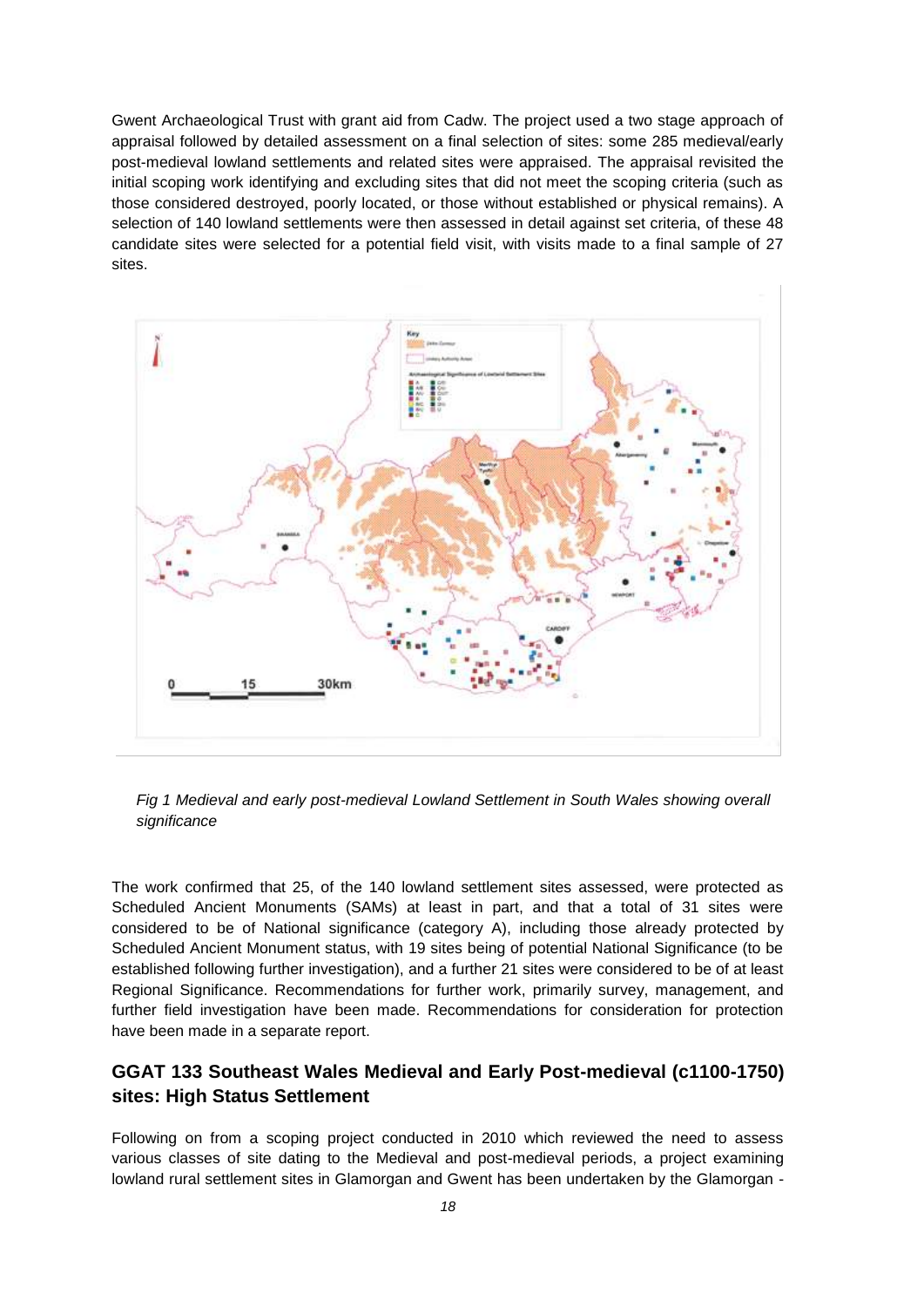Gwent Archaeological Trust with grant aid from Cadw. The project used a two stage approach of appraisal followed by detailed assessment of a final selection of sites. Some 277 medieval/postmedieval high status settlement sites (from the HER) were appraised; this identified sites considered destroyed, poorly located, or not satisfying the established criteria. A selection of 58 high status sites was made during the appraisal, and these were then assessed in detail against set criteria. A short list of 30 sites for potential field visits was created, with visits made to a final sample of 16 sites.



*Fig 2 Medieval and early post-medieval High Status Settlement in South Wales showing overall significance*

The work confirmed that 19, of the 58 high status settlement sites assessed, were protected as SAMs in their own right; and 27 were also listed. Between 33 and 37 were considered to be or potentially be of National Significance, including the existing Scheduled Ancient Monuments, whilst 9 interests were considered to be at least of potential Regional Significance, the remainder judged to be of local, minor or unknown interest. Recommendations for further work, primarily survey and conservation have been made. Recommendations for consideration for protection have been made in a separate report.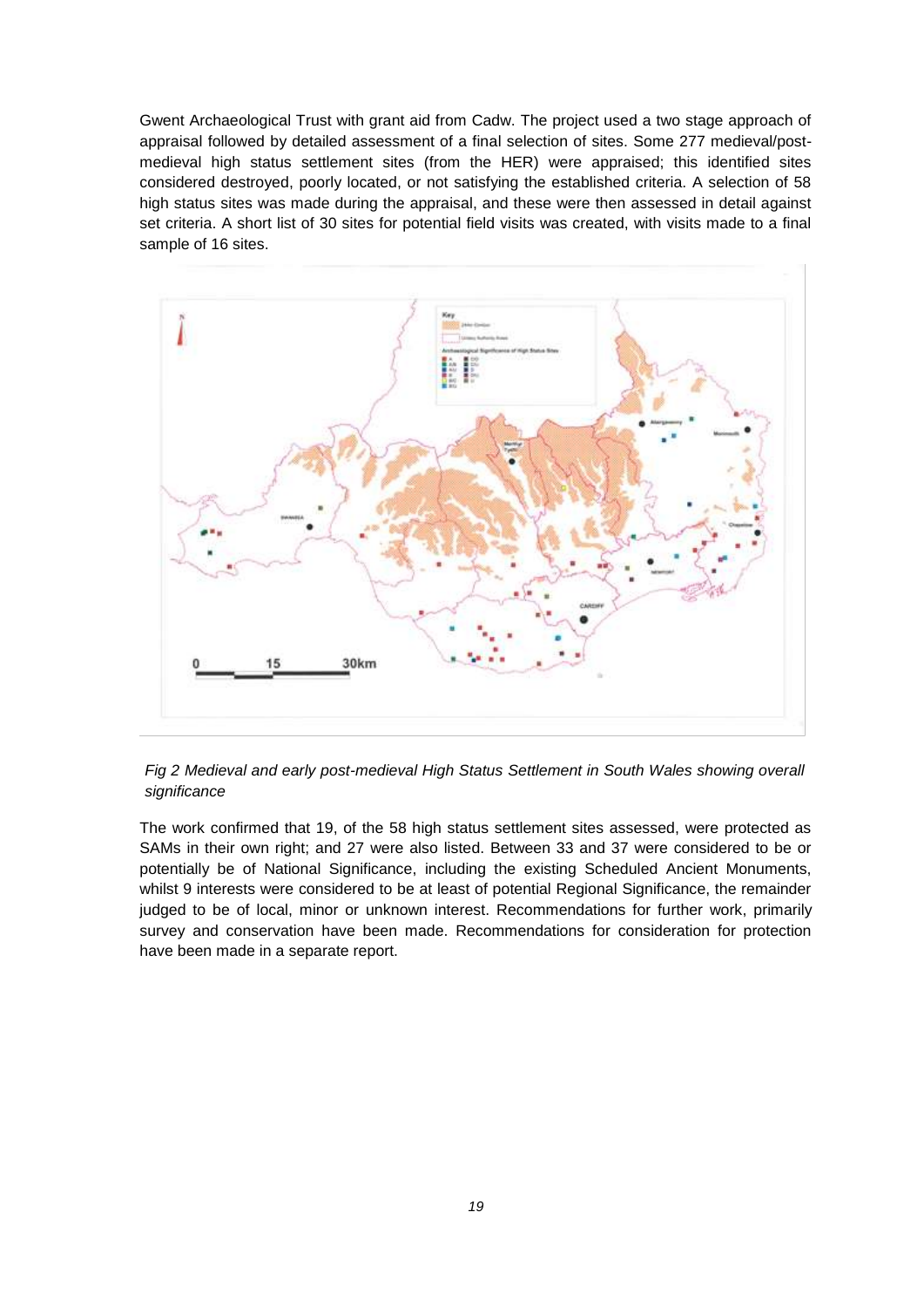# <span id="page-20-0"></span>**REVIEW OF CADW PROJECTS APRIL 2015 — SEPTEMBER 2016**

## <span id="page-20-1"></span>**GGAT 118 Accessing Archaeological Planning Management Derived Data**

This project is designed to enhance the Historic Environment Record (HER) with information from grey literature reports, resulting from the planning process, to improve access to the resource and facilitate the role of archaeological planning and wider research in the archaeology of Southeast Wales. Paper sources will also be digitised to approved standards to aid their preservation.

Through the use of volunteers, the Trust intends to enable members of the local community, community groups, history groups and local university students to learn more about the HER and general archaeology of Southeast Wales, and provide them with the knowledge of how archaeology is factored into the planning process, as well as transferable IT and cartographic skills.

HER staff are training the volunteers and providing them with the skills and knowledge to enable them to update/edit existing sites or add new sites and archaeological events to the HER, how to search and retrieve information from the HER and its use as a research tool. It is intended that through this project, raised awareness of available archaeological resources, such as the HER, will be created and spread throughout the wider community. In turn, awareness of the importance of the archaeological resource of Wales, both in situ and that preserved through record will be promoted. This task was identified as of High Priority in the 2010 Historic Environment Record Audit and remains as such in the 2015 Audit.

This is the fourth year of a longer-term project, to see the entire Historic Environment Record grey literature archive backlog added to the Historic Environment Record and digitised. Where possible, this year focused on retaining volunteers recruited in the previous year as well as engaging new volunteers.

Refresh of the volunteer recruitment material was undertaken. This included the following elements; advertisement leaflet, updates to the existing project microsite [http://accesstoarchaeology.blogspot.co.uk/,](http://accesstoarchaeology.blogspot.co.uk/) new application pack and additional details of the project. A waiting list of volunteers had been compiled from the previous year of the project and so initial recruitment was limited to contacting people on the list. Recruitment in September involved advertising on social media. The current total stands at 4 volunteers having participated in the project; 1 continuing from the previous year and 4 new placements. The project microsite is designed to run throughout the project and amongst other things allows participants to record their experiences. During August 1 student placement at the Trust also had the opportunity to work on the project, bringing the total involved in the project so far this year to 5.

The work programme in the current year involves the assessment of 429 reports held in the HER report archive dating between 2002 and 2003 (inclusive). The assessment involves determining whether; the reports contain material that would be recorded as an Event record in the HER, the information has already been recorded on the HER as an Event, and the information recorded in the reports has been recorded as Core (site) records in the HER. All relevant information which has not already been recorded on the HER is then recorded, previously existing records are checked for accuracy and completeness and the necessary relationship links between Core, Events, Artefacts and Bibliographic records are made.

So far (up to 16th September 2015), a total of 32 volunteer days have been contributed to the project. One-to-one training has been carried out with each volunteer and the provision of staff support is continuously on-going as and when required. The figures below detail the results of the assessment to date of 170 of 429 reports in the project database.

- $\Box$  Reports that are only bibliographic references to an event: 0
- Duplicate reports: 7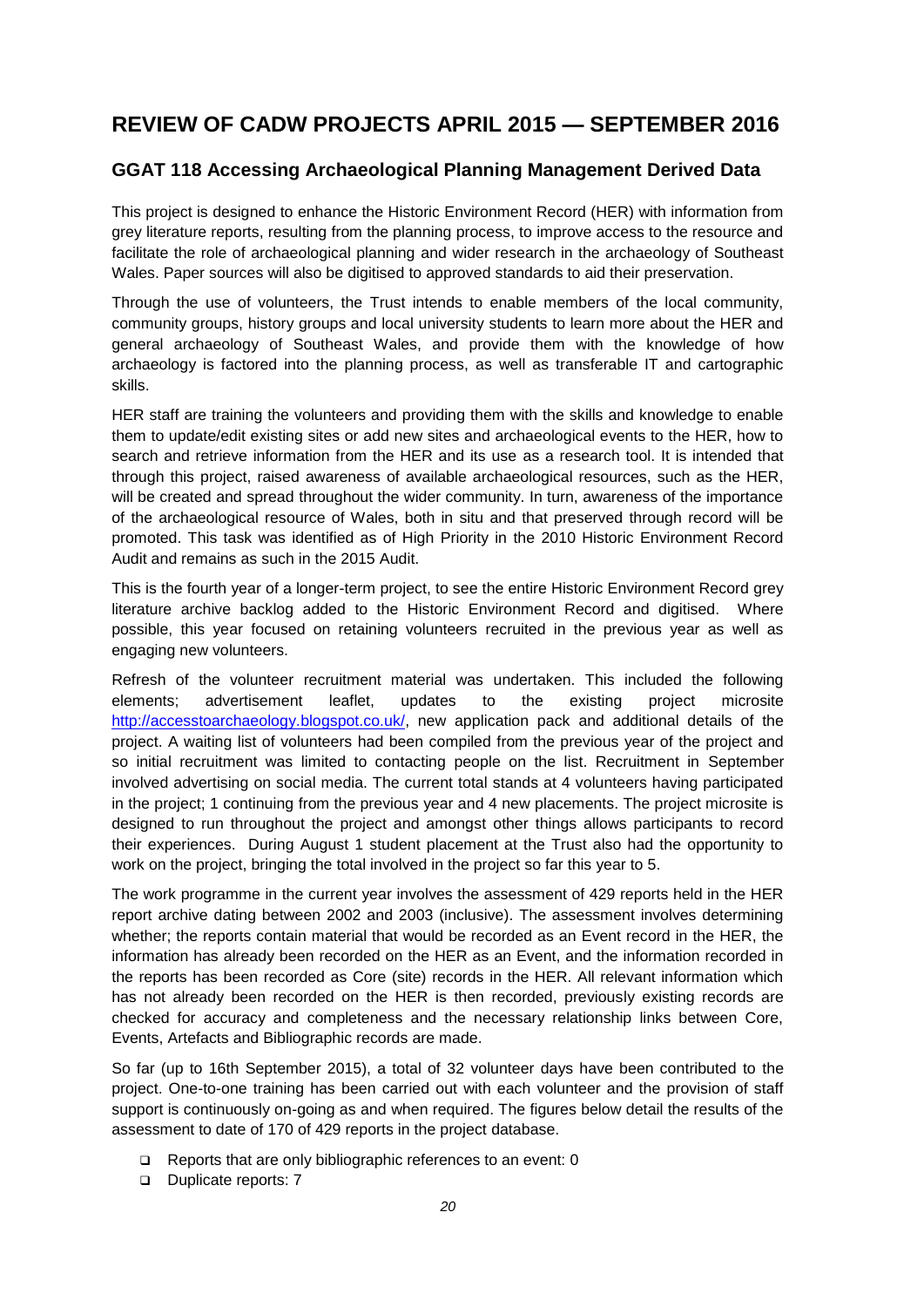- Reports where all information had already been added to the HER: 0
- □ Reports that had been superseded or revised by a later version: 4
- □ Reports that lie outside the coverage area of GGAT's HER: 22
- □ Reports that do not constitute an Event record in the HER: 3
- Reports that are temporarily unavailable or missing from their boxes: 12
- Reports requiring information to be added to the HER: 122
- From the 122 reports requiring information to be added to the HER, the following figures relate:
- □ Number of new Event records created: 134
- Number of new Core records created: 26
- Number of new Artefact records: 98
- Number of edits to existing Event/Core records: c.1,000
- Number of Event areas added to MapInfo/Wales HER: 134
- Number of PDFs created: 0

Number of records quality assured and approved: c90% of 170 reports assessed so far (initial quality assurance has been undertaken as each record is finished, more thorough quality assurance has been undertaken at the end of every month).

So far this year 1 volunteer who has completed their placement have detailed their experience through the blog on the project's micro website [http://accesstoarchaeology.blogspot.co.uk/.](http://accesstoarchaeology.blogspot.co.uk/)



*Fig 3 Screenshot of information entered as part of the Access Archaeology Project*

## <span id="page-21-0"></span>**GGAT 137 Southeast Wales and the First World War**

The project proposes to identify the nature and extent of the military remains associated with the First World War within Glamorgan and Gwent, with specific focus on two locales, these being the practice trenches at St Dials Farm in Monmouth and the area around Porthcawl, which was the forming up location of the Welsh Army Corps from 1914 onwards.

In Southeast Wales barracks, drill halls, recruiting stations and training facilities were established and became part of the proving ground of future regiments. The project aims to assemble and collate information about these sites and assess any that survive for protection. The project also aimed to carry out volunteer-centric activities, in particular a geophysical survey and small scale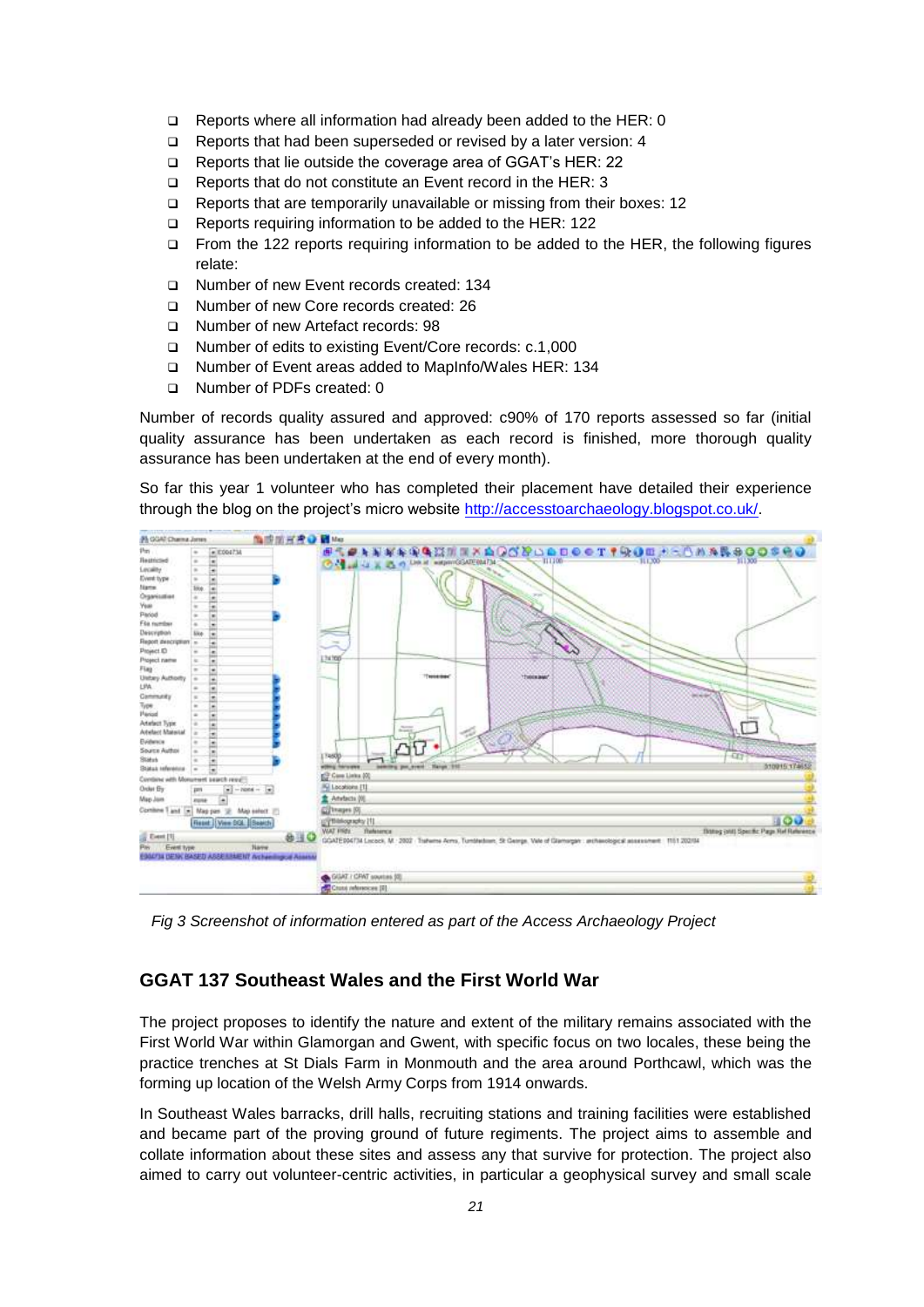excavation of the only verified set of First World War practice trenches known in Southeast Wales.

The work aims to draw to public attention the contributions that were made by different communities. The project will deliver certain objectives in the Historic Environment Strategy for Wales particularly in the areas of developing skills in the community, interpretation and engagement and volunteering and participation.

As at the time of writing, documentary research of primary sources has been conducted and is ongoing to identify potential sites of archaeological interest and to enhance information concerning sites that are already known.

The original project proposal included a phase for the carrying out of a community geophysical survey at a practice trench site at St Dials Farm, Monmouth. Unfortunately, the late harvest has meant that the work will now no longer be possible this year although there will be an opportunity next year to carry out the work.

The area of Porthcawl, which was used as a forming up depot for the nascent Welsh Army Corps and which remained an area of military activity throughout the First World War was highlighted as an area for in-depth research, including site visits in search of possible practice trenches and buildings. It is likely that given the inability to carry out the work at St Dial's Farm, Porthcawl, with its pivotal role as a military focal node, will become the main focus of the overall project.



*Fig 4 Medieval and early post-medieval Husbandry sites in South Wales showing sites appraised (HER sites (red) NMR sites (blue), and additional sites (green))*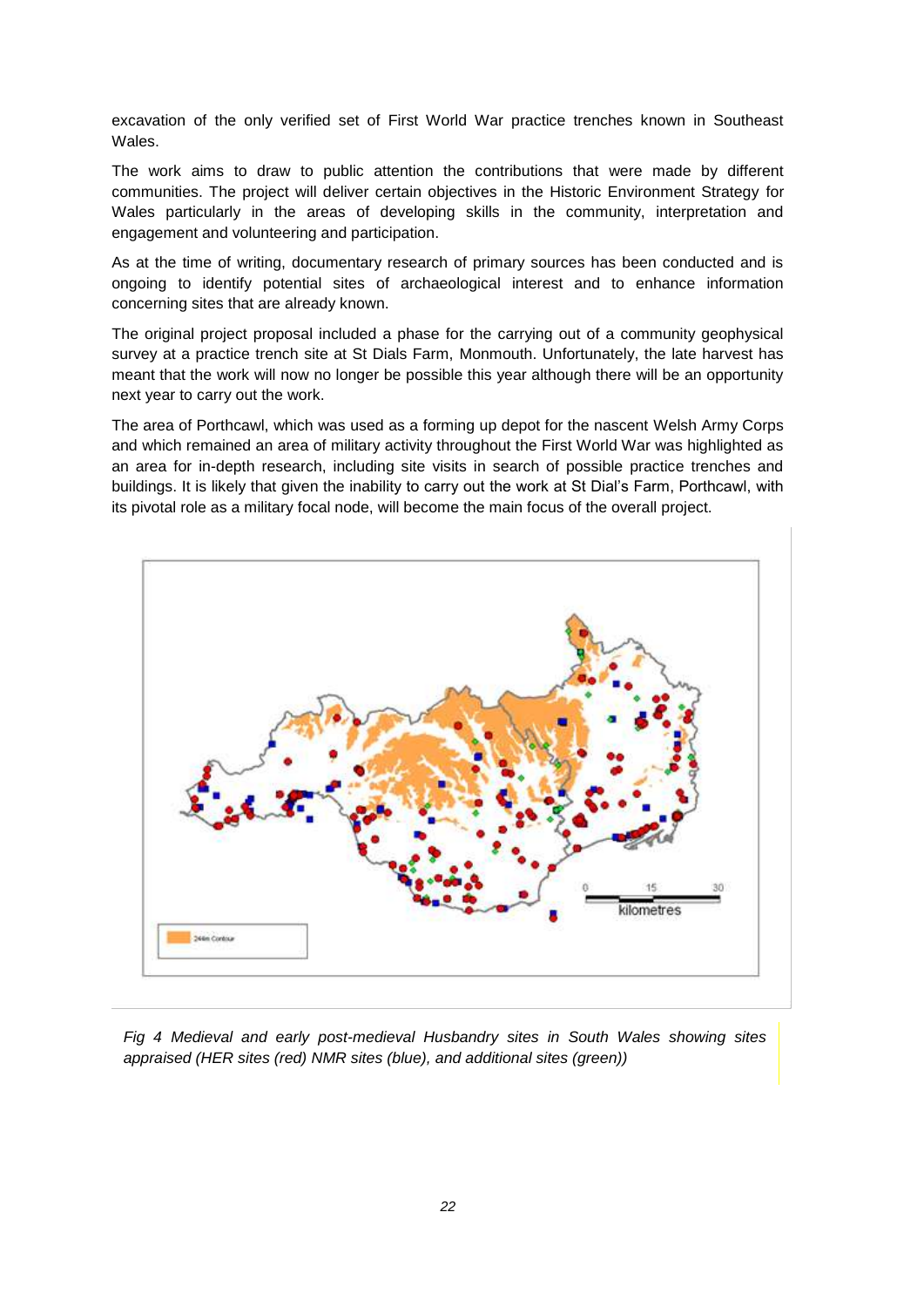## <span id="page-23-0"></span>**GGAT 138 Southeast Wales Medieval and Early Post-medieval Sites (c AD1100-AD1750): Husbandry**

An initial desktop appraisal was undertaken on 354 registers (217 PRNs, 137 NPRNs & 34 additional sites) relating to a range of medieval and early post-medieval husbandry sites for Glamorgan and Gwent, using HER data, NMR data, and other appropriate sources, has been undertaken; the appraisal identified medieval and early post-medieval husbandry sites with sufficient potential remains worthy of further assessment, which were taken forward to be fully assessed, and also identified a protection level of 15 of out of the 217 PRNs. Sites considered to have been destroyed or with poor locational data or considered to have been destroyed were removed from the final list of sites to be fully assessed, leaving a total of 302 for the assessment stage.

The desk-top assessment utilised HER data, NMR data, and other appropriate sources Initially 145 registers (80 PRNs/65 NPRNs) have been selected as potential candidate sites for field visits; a final section of 25 sites will be made from these based on likely survival/quality of the remains and access/owner permission. To this end accessibility will be reviewed and where absolutely Land Registry searches will be progressed to identify landowners, so that access permission can be arranged. Based on the previous years' experience it is intended that the field visits will be undertaken during the 3rd quarter of the current financial year, when site visit conditions relating to vegetation cover should be at their optimum.

Following completion of the field visits a general report will be compiled with updated descriptions of all sites, and condition/significance information, and recommendations for protection (i.e. scheduling) will be included in a separate report.

To date the following tasks have been completed:

- □ Assemble site dossiers digital & paper data
- Consultation of the NMR (RCAHMW) to check for further information on sites, where lacking in HER
- Desktop appraisal (of 354 registers)
- Digital mapping, including polygon preparation (preliminary mapping complete)

The following tasks are in progress:

- Digital mapping, including polygon preparation –– will be revise as project progresses
- $\Box$  The selection of sites for field visits (c. 25 sites from 145 registers)
- $\Box$  The identification and contacting of landowners

#### <span id="page-23-1"></span>**GGAT 139: South Wales Industrial Sites: Scoping Work**

A scoping project to examine the significant formative industrial sites of South Wales, excepting classes of monuments that have been recently covered notably the Ironworks and related infrastructure and extraction that are found along the northern rim of the South Wales Coalfield (as studied under project GGAT 80), has been initiated. The intention of the project is to review and quantify the resource, and establish focused best value assessment methodologies for future detailed studies which will be designed to ensure enhanced statutory protection and improved record sets for future management. Reflecting the Headline Action Plan of the Welsh Historic Environment Strategic Statement, it is intended that the scoping will underpin a future programme of audit projects to identify and help safeguard industrial heritage assets at risk in South Wales.

To date, from an initial position of some 4,154 HER and 6,779 NMR industrial and potentially related registers, the scoping project has identified, selected, analysed and scoped some 1,849 industrial and related HER sites and 2,581 industrial and related NMR sites. This amounts to a combined total of 4,430 interests (following exclusion of certain sites within the GGAT 80 area).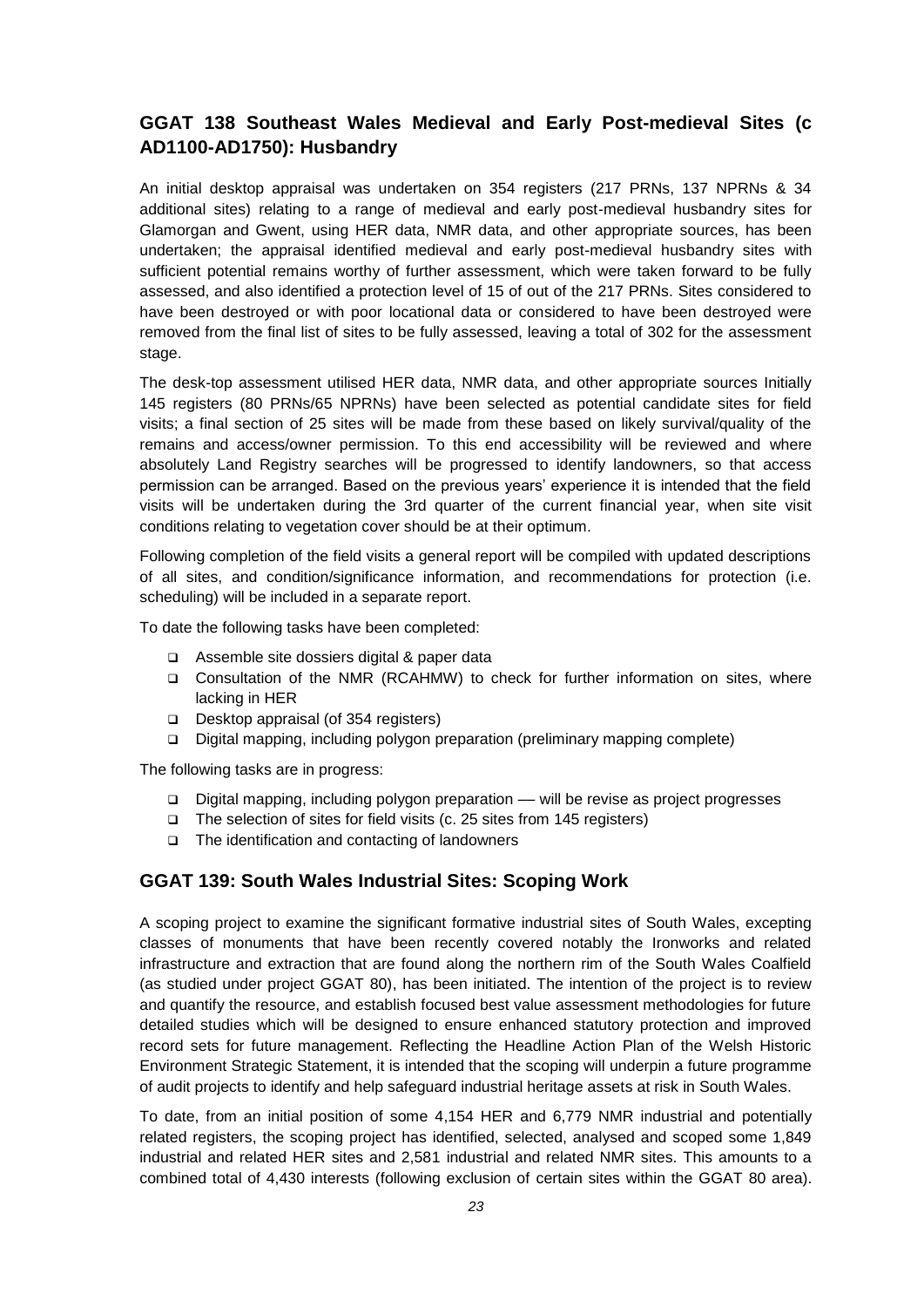The main analysis undertaken has dealt with processing & extractive interests; these comprised some 2,120 extractive interests, and 451 processing interests; these are illustrated below. These have been further reduced, refined and separated into thematic and industry groupings. In addition the records of 1,779 sites relating to water, transport and other ancillary features were extracted to inform the main analysis.

Analysis of potential for future projects using historic mapping and aerial photographs has been completed; preliminary results of this analysis has indicated a number of potential projects of varying extents in several areas including the following:

- A potential landscape project on the Iron works of the southern rim of the South Wales Coal Field – this would investigate at least 16 core ironwork areas and their associated landscapes (i.e. mineral fields, transport networks, and power features), and use a landscape approach similar to that used for GGAT80.
- A potential project examining the Tinplate industry in south east Wales as a thematic group – this would investigate c. 26 works, which retain identified above and potential below ground remains using a combination of detailed research and ground proofing techniques (e.g. test trenching, geophysical survey) where possible.



*Fig 5 Main industrial sites scoped (HER processing sites (red circles), HER extractive sites (brown circle), NMR processing sites (red squares), and NMR extractive sites (brown squares))*

Others will be included in the final report.

To date the following tasks have been completed:

- □ HER search and initial database compilation
- □ Historic asset class examination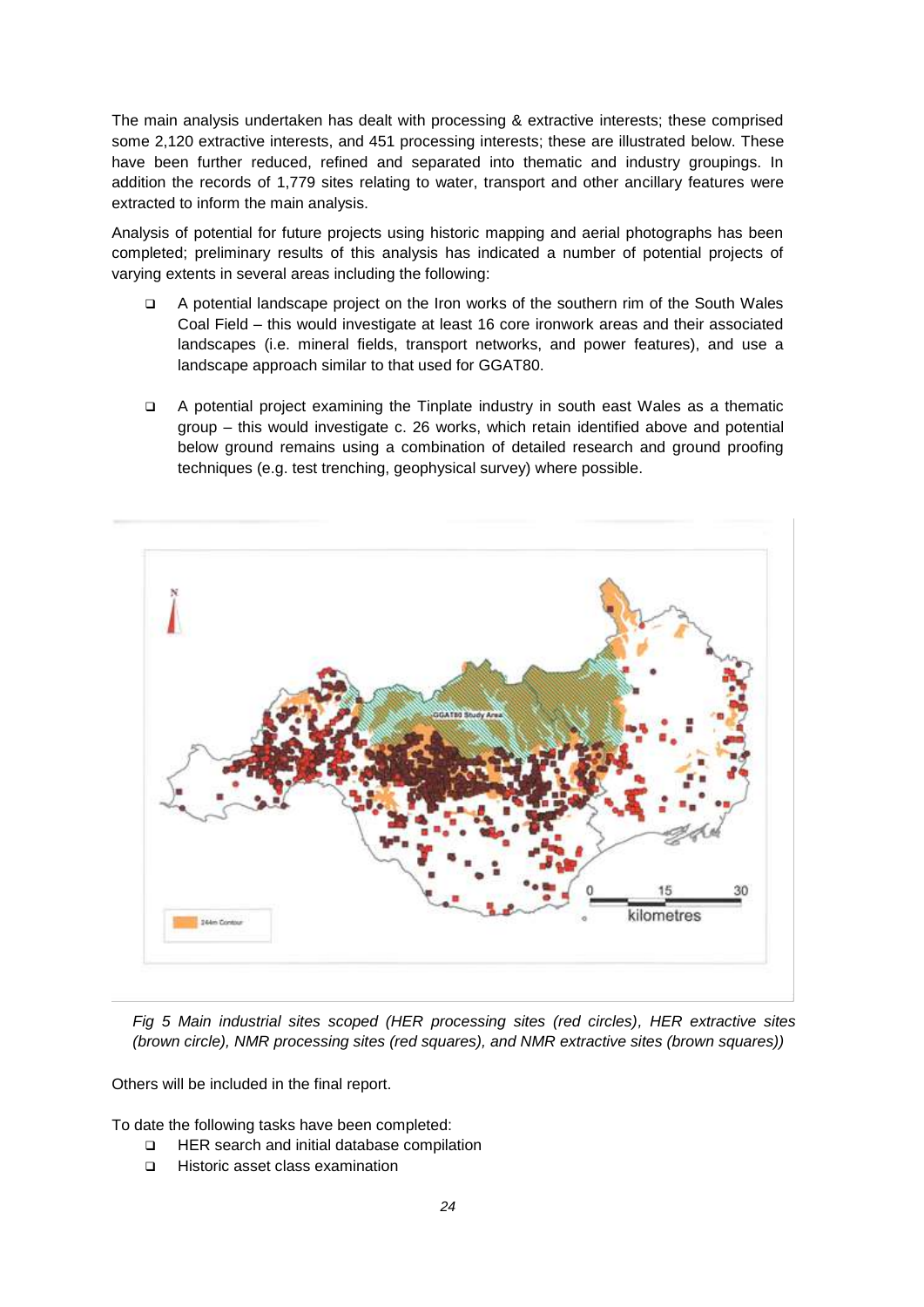The following tasks are in progress:

- □ Methodology review (including Production of outline designs for further studies
- □ Scoping Project Report

#### <span id="page-25-0"></span>**GGAT 140 Northeast Gower Coastal Archaeology**

Work as part of the Arfordir project (GGAT 103) had revealed a number of important prehistoric and Second World War features along the northeast Gower coastline, and particularly in the area of Llanrhidian Marsh and Whitford Burrows. Two primary targets were identified as needing further work: the ancient submerged forest and peat shelf at Whiteford Point, and the Burry Inlet & Llanrhidian Firing Range. The objective of the project is to record sites that are under threat from coastal erosion and other activities, and to provide sufficient information for to enable those that can be protected to be so.



*Pl 9 Some of the NGCA volunteers during the initial orientation site* 

During the first phase of the project the volunteers carried out documentary research from national and local archives supported by cartographic and aerial photographic resources, to study the initial sites and structures and to try and identify potential new sites. This was followed up by a degree of ground-truthing, to see if features identified on the documentary sources still existed on the ground. This validation exercise proved fruitful; numerous

new features have been identified within the project boundary including a series of Second World *visit* War buildings partially buried within the dune system at Whiteford.



*Pl 10 (x2)Volunteers learning how to take samples for both radiocarbon dating and palaeo-ecological study*.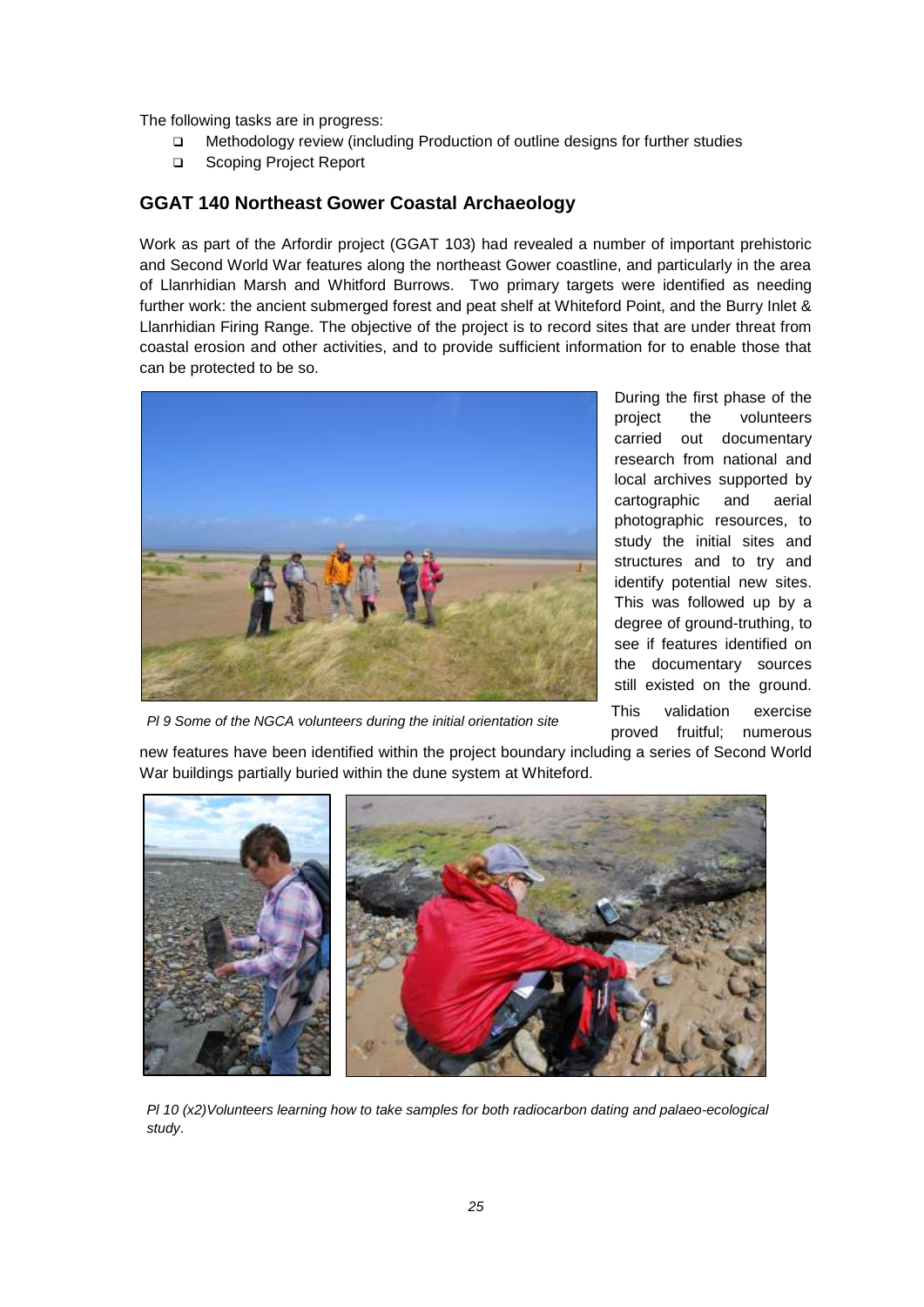The fieldwork element of the project has been extremely successful, with volunteers gaining confidence in their fieldwork skills. Further fieldwork, including a building survey training day and the processing of environmental samples, are planned for the future.

Verbal and written feedback on the work of the project to date has been very positive, while the ongoing commitment of volunteers to the project has been demonstrated by the extent of independent survey work conducted.

# <span id="page-26-0"></span>**GGAT 141 Community Geophysical Survey at Hen Dre'r Mynydd, Blaenrhondda**



A programme of geophysical and topographic survey is planned with the intention of improving the evidence base for the site by ascertaining the nature and extent of any buried archaeology that survives in association with the above ground remains, and hopefully to identify the areas of the previous excavations. This work will be set in context through collation of as much information as possible about the 20th century excavations through archive research and oral history.

*Fig 6 Area of above ground masonry at Hen Dre'r Mynydd (SAM GM101) (SN 92305 01900)*

It is envisaged that this community project will be undertaken in partnership with Rhondda Cynon Taf County Borough Council, Communities First, and National Museum of Wales. The project was tailored to satisfy certain objectives of the Historic Environment Strategy for Wales, notably in the areas of developing skills in the community, interpretation and engagement, and volunteering and participation.

Due to a change in staff leading the project, the start of the project began late August- early September and only set up tasks have been progressed. The main body of work is scheduled to take place in October.

### <span id="page-26-1"></span>**GGAT 142 Iron Age Settlement in Wales: Publication**

Work to complete part of the proposed publication on Iron Age settlement in Wales and comprising checking grey literature for new material from South Wales sites, incorporating this into revised text and updating figures as necessary, has been completed.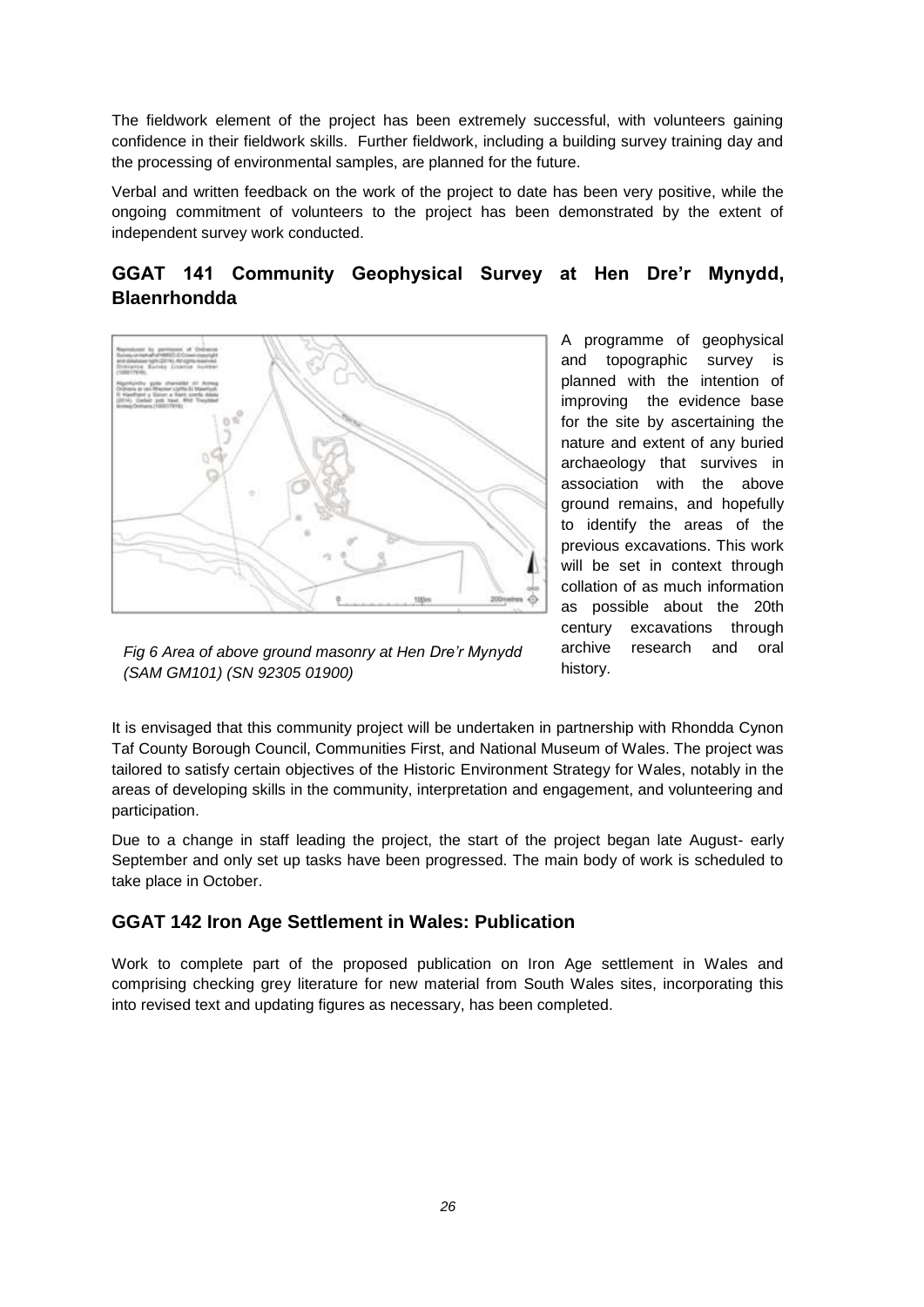# <span id="page-27-0"></span>**FUTURE PROGRAMME OCTOBER 2015 — MARCH 2016**

# <span id="page-27-1"></span>**GGAT 1 Regional Heritage Management Services**

In addition to the broad range of tasks that are annually reported, in the forthcoming half year specifically, the Heritage Management Section will:

- □ Attend Twentieth Century Military Seminars;
- □ Arrange thirteenth Regional Heritage Forum;
- □ Provide further assistance with the development of Glastir if required.

# <span id="page-27-2"></span>**GGAT 100 Regional Outreach**

During the second half of the year we will:

- □ Work with schools in Communities First areas in the coalfield rim to connect pupils with the heritage of the local iron industries, and introduce them to the wider Ironworks landscapes as captured through assessment work and Historic Landscape Characterisation work, previously undertaken with grant-aid funding, with the aim of reducing the risk of vandalism. This will be aimed at the upper years of primary school, where it can most easily be fitted into the curriculum, with the aim of inculcating a positive attitude to local monuments that will last through teenage years and early adulthood. Continued monitoring will be required to assess the effectiveness over time of this initiative.
- Continue to support Arfordir groups in their monitoring work on the coastal archaeology of Glamorgan. The effectiveness of this scheme was well demonstrated throughout 2014 when much archaeology exposed by storms was recorded;
- □ Continue to support other local heritage groups;
- Provide initial response advice to enquiries about possible Community Archaeology projects;
- Produce downloadable leaflets enabling the public to access information on the various aspect of conservation and the historic environment;
- Upgrade information provided on the Trust website. New project information, covering work carried out for Cadw in 2013—14, will be provided in the Half-Yearly Review section of the Cadw pages.

## <span id="page-27-3"></span>**GGAT 118 Accessing Archaeological Planning Management Derived Data**

The current project will be brought to completion during the fourth quarter. Remaining tasks entail: the assessment of a further 259 reports under the criteria identified, addition of further information to the Historic Environment (HER) based on the results of this assessment, addition of the remaining Event areas to MapInfo and the creation of PDFs for all Trust reports, and those of third party depositors who give assent, as well as on-going support and quality assurance checks. A final report will also be produced at the end of the project.

## <span id="page-27-4"></span>**GGAT 136 Historic Environment Record Enhancement – Military Sites**

This project will be carried out between October 2015 and March 2016, identified tasks are:

- □ Creation/enhancement of Core HER records:
- □ Creation/enhancement HER Event Records;
- $\Box$  Cataloguing and incorporation of photographs into the HER;
- $\Box$  Incorporation of site polygon data;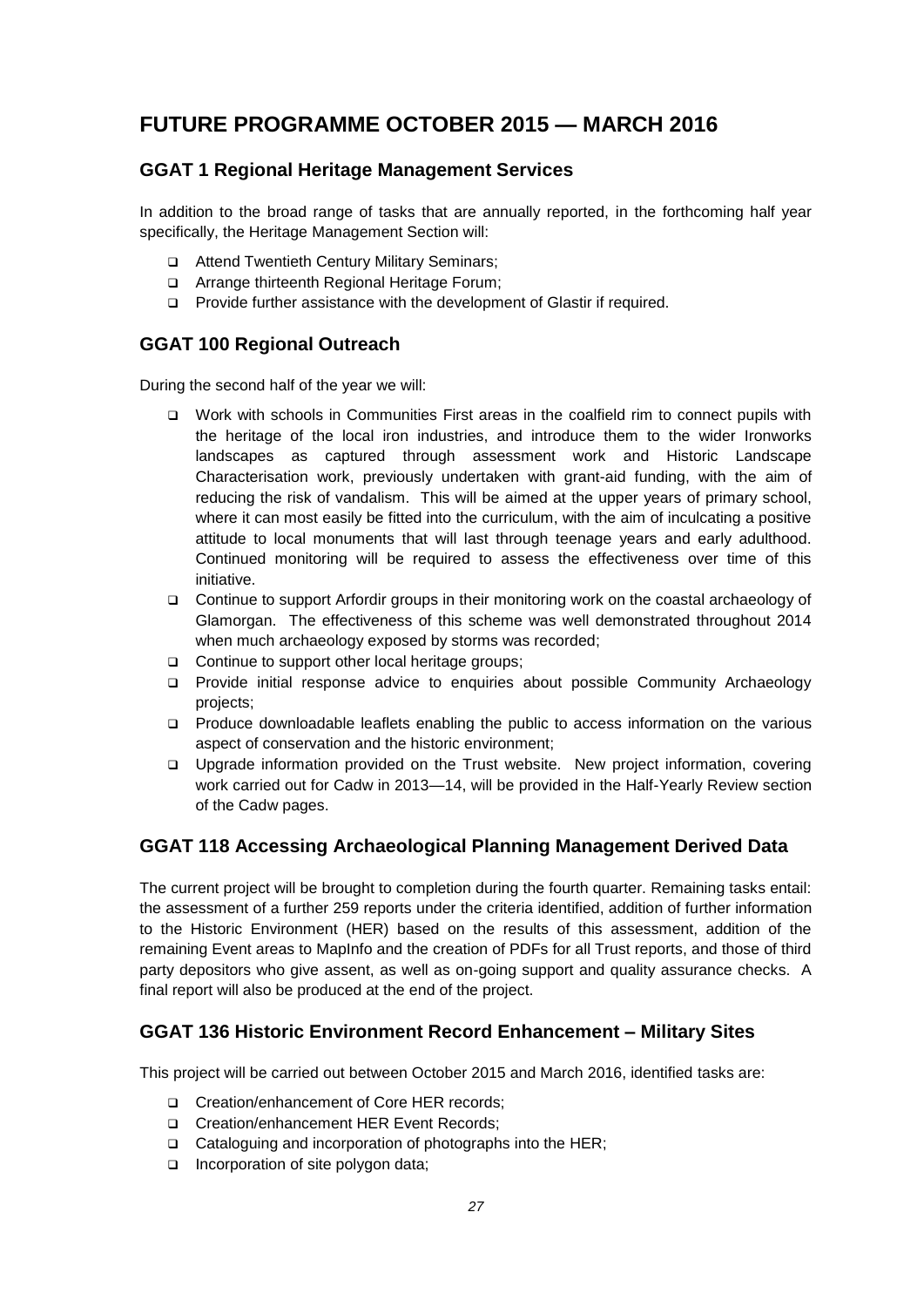Archiving of reports in the HER, including creation of PDFs to be made available on the Archwilio website.

# <span id="page-28-0"></span>**GGAT 137 Southeast Wales and the First World War**

During the second half of the year we will carry out the following tasks:

- $\Box$  Site visits to ascertain extent and condition of surviving remains;
- Geophysical survey of targeted remains:
- □ Creation of written and photographic inventory of surviving remains.
- Evaluation of remains to determine their importance in both a regional and national perspective;
- **Preparation of grey literature reports;**
- Preparation of popular version of results for dissemination via the Trusts website and its Discovery and Learning publication[
- **D** Mounting website pages.

# <span id="page-28-1"></span>**GGAT 138 Southeast Wales Medieval and Early Post-medieval Sites (c AD1100-AD1750): Husbandry**

The current project will be brought to completion during the third/fourth quarter. This will entail finalising the methodological review and reporting.

Specific tasks to be completed are:

- □ Identify and contact landowners:
- Field visits to c. 25 sites to assess condition/significance[
- Update digital data;
- Production of short action report including details of assessment, fieldwork, and a site gazetteer with maps & illustrations;
- Production of separate annex report to detail scheduling recommendations;
- □ Integrate new data in HER (HER enhancement).

### <span id="page-28-2"></span>**GGAT 139: South Wales Industrial Sites: Scoping Work**

The current project will be brought to completion during the third/fourth quarter. This will entail finalising the methodological review and reporting.

Specific tasks to be completed are:

- □ Historic asset class examination;
- **D** Methodology review;
- □ Scoping Project Report;
- □ Outline designs for further studies.

### <span id="page-28-3"></span>**GGAT 140 Northeast Gower Coastal Archaeology**

During the second half of the year we will continue with or carry out the following tasks:

- Identification from documents, historic mapping, aerial photography of surviving and potential new sites within the project area;
- □ Training of volunteers;
- $\square$  Site visits to ascertain extent and condition of surviving remains;
- □ Survey of targeted Second World War remains:
- $\Box$  Creation of written and photographic inventory of surviving remains;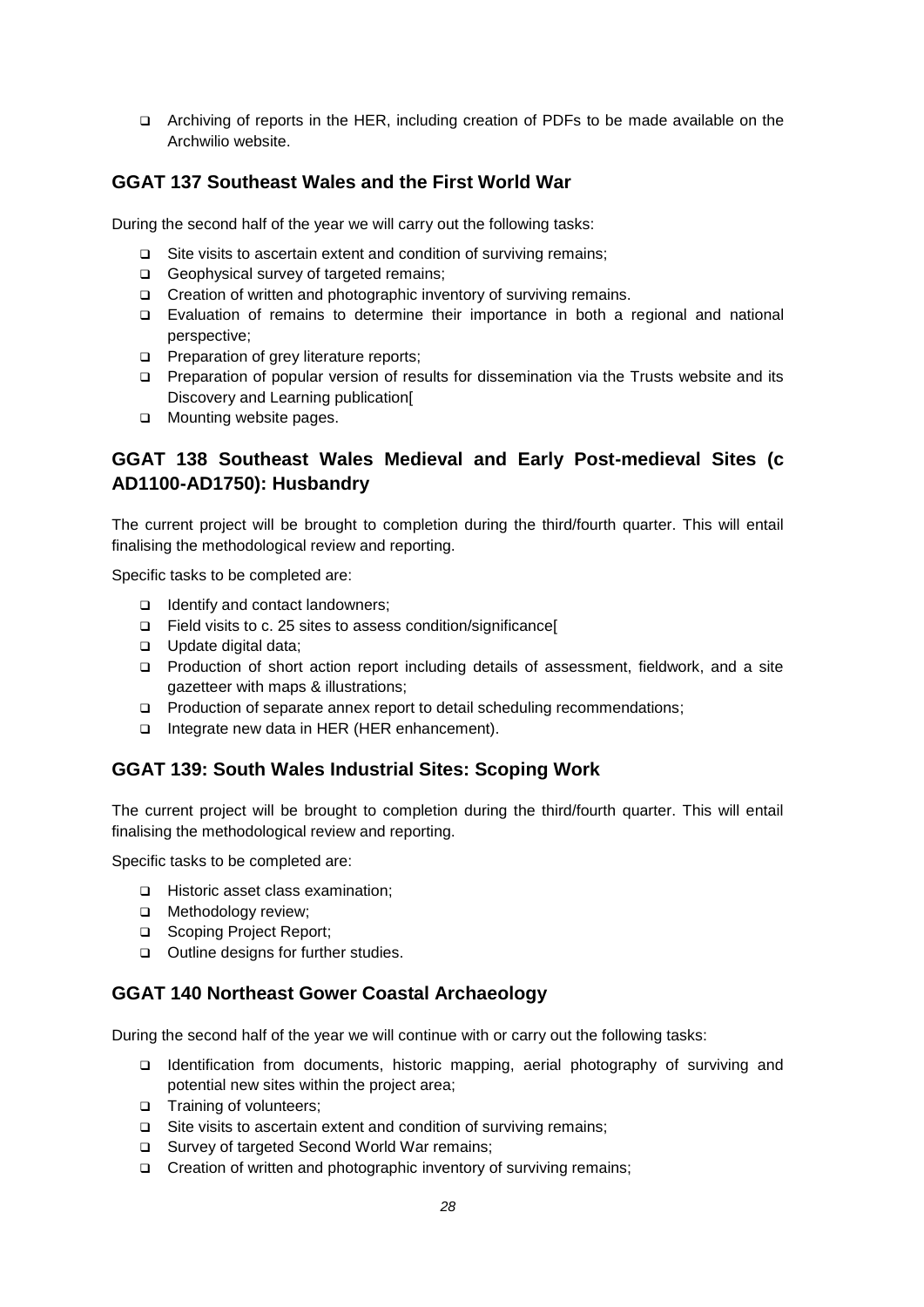- □ Specialist reports on sedimentology and palaeo-ecology;
- □ Submission of samples for C14 dating;
- Evaluation of remains to determine their importance in both a regional and national perspective;
- **Preparation of grey literature reports;**
- Preparation of popular version of results for dissemination via the Trusts website and its Discovery and Learning publication;
- **D** Mounting website pages.

# <span id="page-29-0"></span>**GGAT 141 Community Geophysical Survey at Hen Dre'r Mynydd, Blaenrhondda**

During the second half of the year we will continue with or carry out the following tasks:

- □ Liaise with NRW (landowner) over access;
- Recruit volunteers;
- Hire site equipment (geophysical and GPS instruments), hire vehicle, accommodation (and permission to locate it) and security fencing;
- Conduct ten day geophysical and topographical survey with fieldwork volunteers;
- Conduct archive research into the 1901 and 1921 excavations;
- Use oral history to uncover further information about the 1901 and 1921 excavations;
- □ Produce presentation on 1901 and 1921 excavations;
- **Produce grey literature report and management recommendations;**
- □ Produce short version of report for inclusion in Archaeology in Wales and any other relevant journal;
- $\Box$  Produce and mount a short website account of the project and its findings;
- Finalise and deposit archive.

.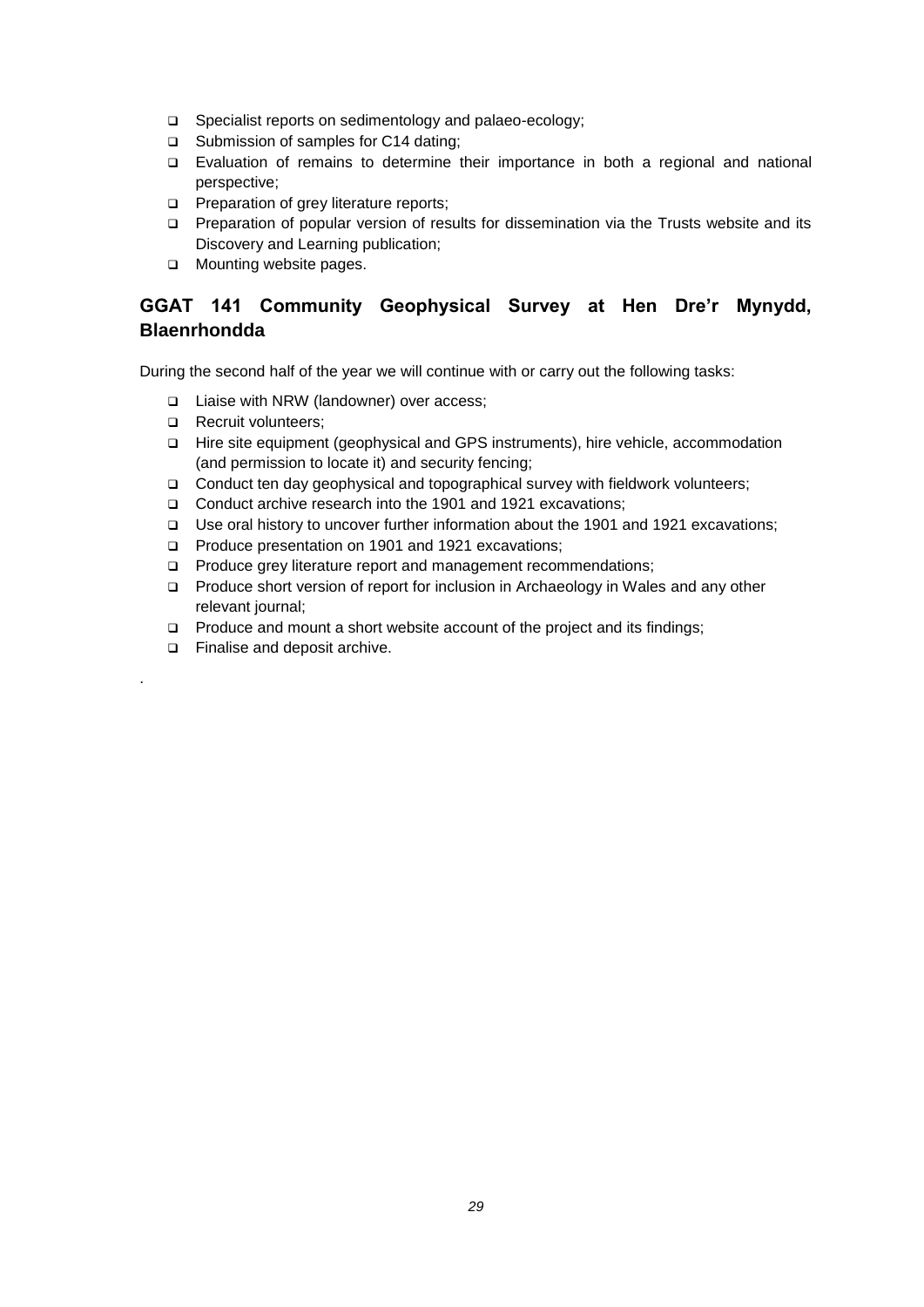# <span id="page-30-0"></span>**POST-EXCAVATION AND PUBLICATION REVIEW**

The database of all 'grey' literature reports produced for Cadw has been maintained. In the past year the reports listed below have been produced.

Roberts R *GGAT 132: Report on lowland settlement in Glamorgan & Gwent* GGAT Report No **2015/007**

Roberts R *GGAT 133: Report on high status settlement in Glamorgan & Gwent* GGAT Report No **2015/008**

Crawford J *GGAT 130: The Sinews of War: South East Wales Industry and The First World War* GGAT Report No **2015/020**

Huckfield P *GGAT 103: Arfordir Coastal Heritage 2014-15* GGAT Report No **2015/022**

Jones C *GGAT 118: Accessing Archaeological Planning Management Derived Data Year Three* GGAT Report No **2015/026**

# <span id="page-30-1"></span>**POSSIBLE PROJECTS FOR CONTINGENCY FUNDING AND 2016 — 2017 OUTLINE PROJECT PROPOSALS**

*Contingency Funding* We have no planned submissions.

*2015—2016 Outline Project Proposals* These have been presented in a separate document.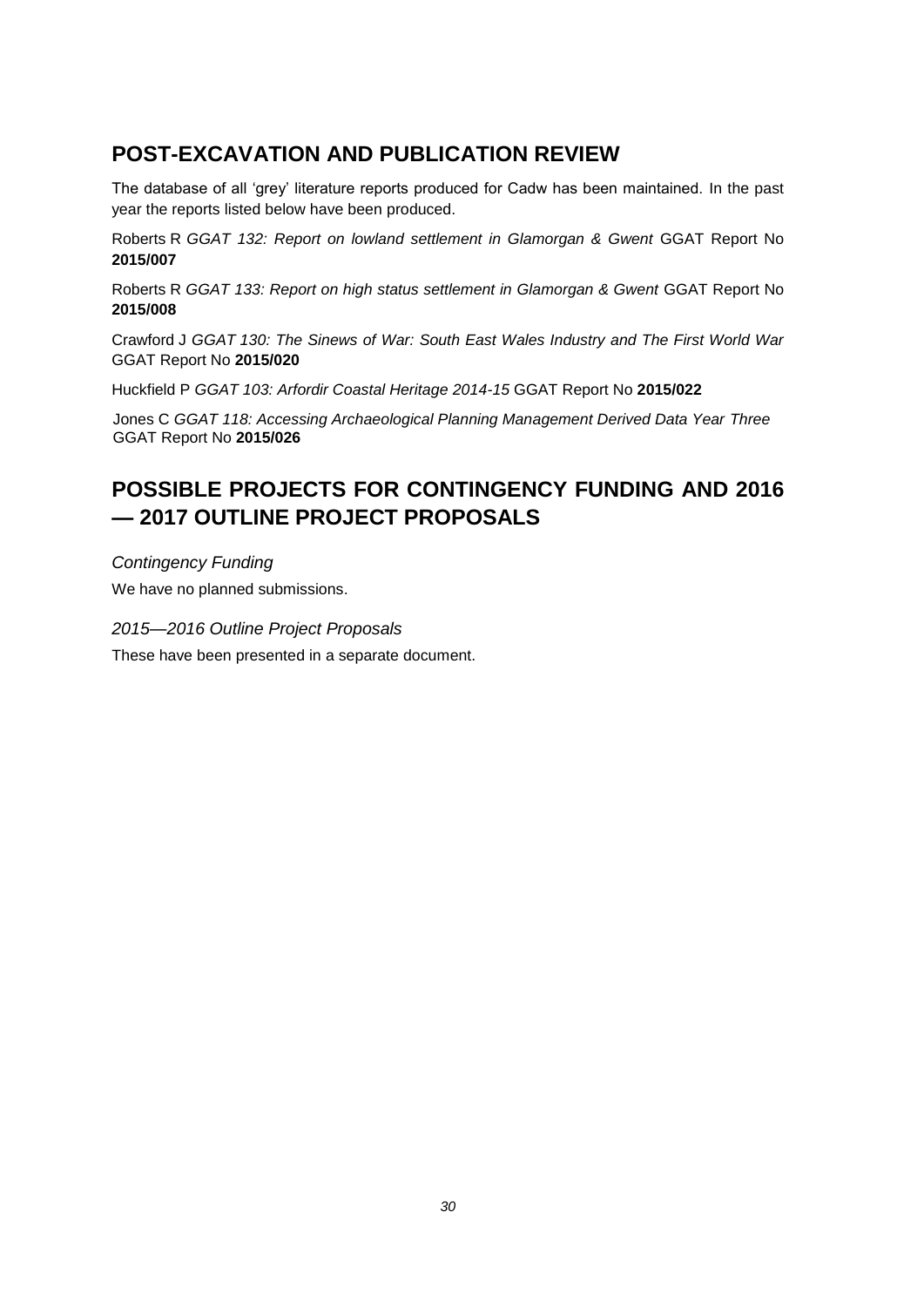# <span id="page-31-0"></span>**APPENDIX 1 — Welsh Archaeological Trust Grant Scheme 2014—2015: Schedule 2: The Targets**

| Conserving and protecting<br>historic<br>the<br>environment of Wales including;<br>threat-related archaeological<br>recording.<br>assessments, excavations<br>and<br>surveys,<br>watching briefs; identifying historic assets of<br>national importance;<br>Individual project objectives are detailed in the<br><b>Final Grant Application dated March 2014</b> | The targets have been achieved through<br>undertaking our Arfordir, Medieval Settlement<br>and First World War assessment projects in<br>line with planned programmes as summarised<br>elsewhere in this review and by supplying<br>reports and other information to the grant-<br>awarding body.                                                    |  |  |  |  |
|------------------------------------------------------------------------------------------------------------------------------------------------------------------------------------------------------------------------------------------------------------------------------------------------------------------------------------------------------------------|------------------------------------------------------------------------------------------------------------------------------------------------------------------------------------------------------------------------------------------------------------------------------------------------------------------------------------------------------|--|--|--|--|
| Provision of curatorial services related to the<br>regional Historic Environment Record including;<br>Provision of Planning Advisory Service;<br>Heritage Management Advisory service in line<br>with agreed Heritage Management Task List<br>(provided in the Final Grant Application dated<br>March 2014)                                                      | The targets have been achieved through<br>undertaking works set out in our Heritage<br>Management, Archaeological<br>Planning<br>Management, Local Development<br>Plan<br>Support and Accessing APM Derived Data<br>projects as summarised elsewhere in this<br>review and by supplying reports and other<br>information to the grant-awarding body. |  |  |  |  |
| public<br>understanding<br>Promoting<br>and<br>appreciation of Welsh heritage; supporting<br>with the<br>historic<br>community<br>engagement<br>environment<br>Historic<br>Environment<br>Provide<br>Outreach<br>Programme as detailed in your Final Grant<br>Application (March 2014)                                                                           | The targets have been achieved through<br>application of our Arfordir, Accessing APM<br>Derived<br>Data,<br>Outreach<br>projects<br>as<br>summarised elsewhere in this review and by<br>supplying reports and other information to the<br>grant-awarding body.                                                                                       |  |  |  |  |